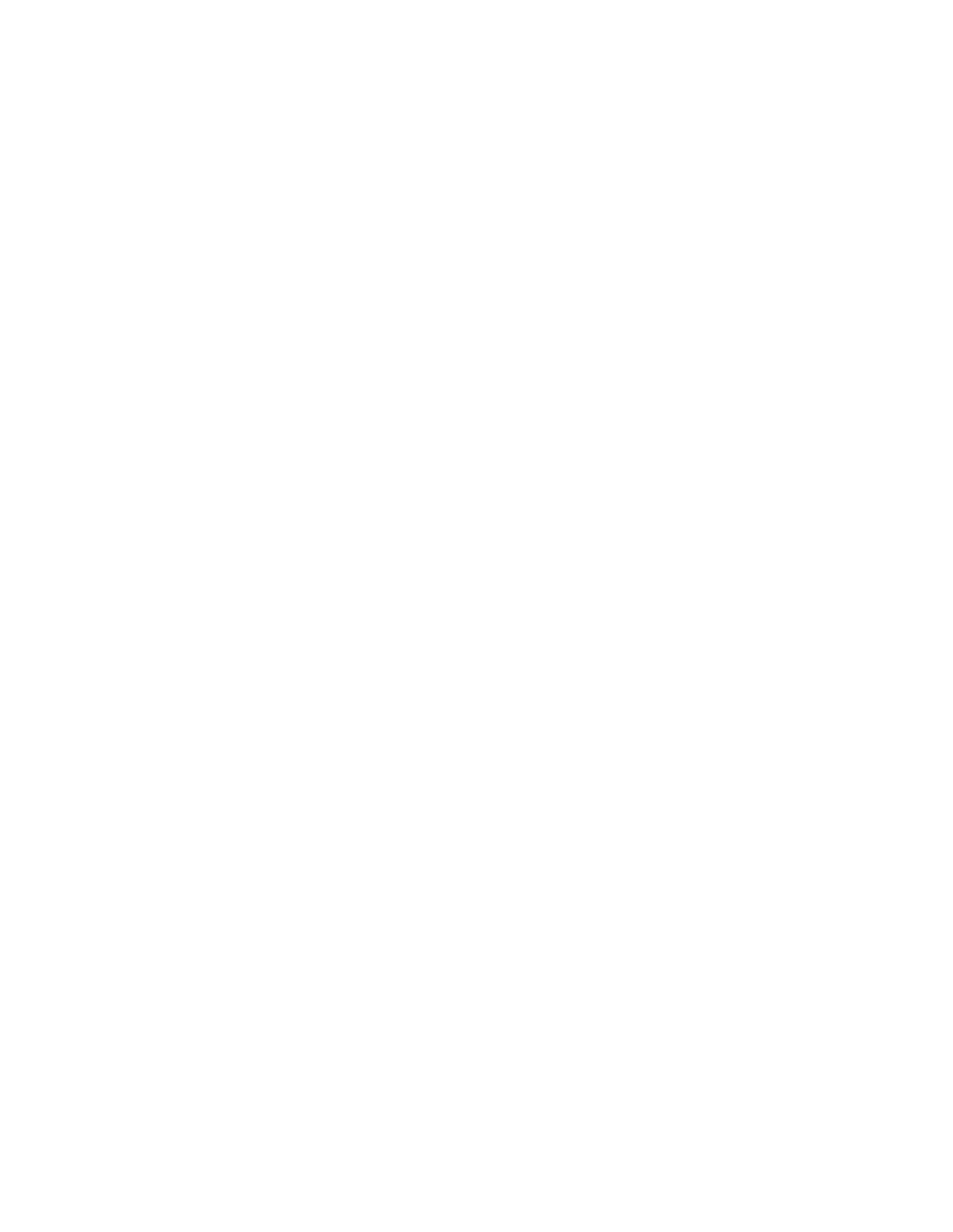## 1 6.9. Compression metrics

- 2 JPEG implementations accept a quality parameter that controls the quantization of the DCT coefficients specified in 3 ISO/IEC 10918. The quantitative effect of this parameter is not standardized, and may vary between implementations.
- 4 ISO/IEC 15444 JPEG 2000 implementations are parameterized by a target value, such as the number of bits per pixel.
- 5 Some input images are more compressible than others. For example, a motion-blurred image will compress well, as will 6 images with large areas of smooth skin content.
- 7 NIST intends to establish operational guidance on the application of compression. NIST intends to quantify compression
- 8 damage in terms of, at least, PSNR as the independent variable. However, compression software does not take this an
- 9 input parameter and thus practical implementation would require iterative schemes to achieve a desired entropy or PSNR
- 10 value. This may be tenable if computational expense is not prohibitive. NIST intends to measure and report compression times.

# 11 times.<br>12 **6.10. Provision of sensor information to SDKs**

- 13 NIST will provide the manufacturer and model information to the image processing functions provided in the SDK. This
- 14 allows the implementation to tailor its algorithms to known properties of the sensor (e.g. spectral properties of the 15 illuminant).
- 16 NIST is not currently in possession of detailed sensor specifications, and it is therefore incumbent on participants to 17 acquire such information and to use it as they see fit.

## 18 6.11. Repetition of the ICE 06 evaluation

- 19 IREX 2008 may include, as one slice of its scope, a repetition of the ICE 06 trial<sup>4</sup>. This arises because matching of
- 20 rectilinear ICE 06 images, compressed at an initial ratio of 1:1, is logically an approximate repetition of the ICE 06 trial. 21 This is approximate because the SDK protocol here differs from that used in ICE.
- 

## 22 6.12. Verification performance

- 23 The test will embed pure 1:1 template comparisons. It will not enroll a population and thus will not support
- 24 ― verification systems that run in an identification mode,
- 25  $-$  cohort normalization techniques<sup>5</sup>, and
- 26 1:N testing, which is not needed to study the format and compression effects targeted by this study.

## 27 6.13. Phased testing

 28 In an attempt to support SC37 timelines, NIST will depart from its usual practice (e.g. MINEX II, ELFT I) and conduct this 29 test in just a single phase. This means the results of testing will be published sometime after the implementations are 30 received, without any interim disclosure of results to the supplier, and without any resubmission of SDKs to NIST. We will 31 nevertheless communicate aberrant behavior to suppliers - for example, if generated records are non-conformant to the

32 ISO standard, or if the SDK is not conformant to our API.

 Q Should NIST adopt a two-phase approach? This would support an improvement loop: interim feedback from NIST – supplier development – SDK resubmission.

33

 $\overline{a}$ 

 $\alpha$  identified simply as "unknown"? Does this provision favor some (e.g. experienced) vendors, and should therefore all sensors be

<sup>&</sup>lt;sup>4</sup> The ICE homepage is http://iris.nist.gov/ice

<sup>&</sup>lt;sup>4</sup> The ICE homepage is <u>http://iris.nist.gov/ice</u><br><sup>5</sup> Such normalization methods may still be implemented within the matcher, by, for example, storing a supplier-owned internal background set of templates into the SDK.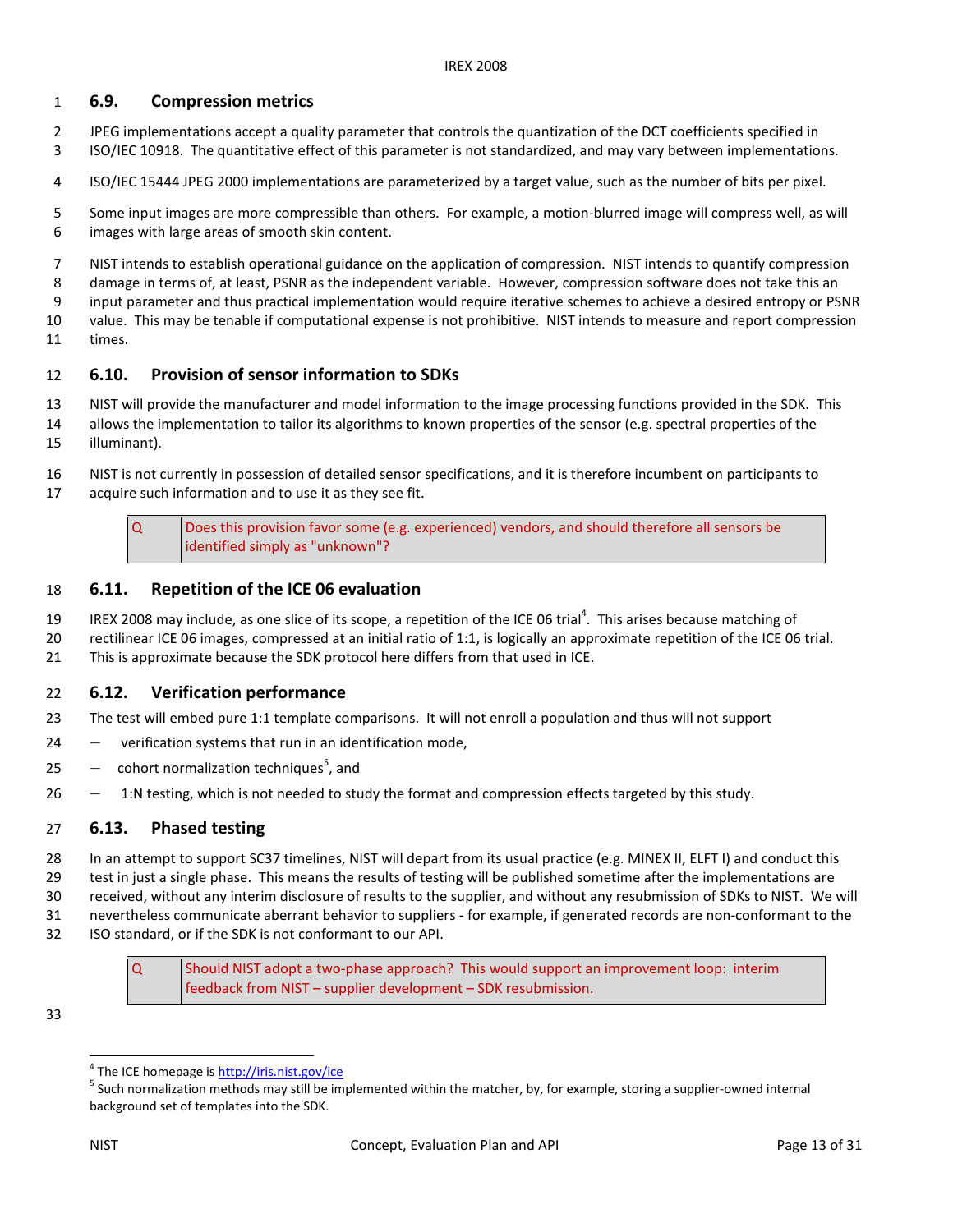Q Should interim results be provided to the supplier? Or, instead, should an report be written with results that does not identify vendors?

## 1 6.14. Open-source code for ISO/IEC 19794-6

2 As part of NIST's Biometric Data Interchange (BIOMDI) software distribution<sup>6</sup>, NIST has exposed its open-source "C" code 3 project for the reading, writing and validation of ISO/IEC 19794-6 records. The software is freely distributable. It is under 4 formal version control and subscribers to the server are automatically informed of development activities.

## 5 6.15. Standards-based evaluation

6 The IREX evaluation is an interoperability test. As such, NIST intends to conduct it in conformance to the ISO/IEC FDIS

7 19795-4 — Biometric Performance Testing and Reporting — Part 4: Interoperability Performance Testing standard. This

8 standard establishes requirements for the execution of multi-supplier biometric interoperability tests, primarily those

9 evaluating standardized interchange formats such as ISO/IEC 19794-x.

Q Should NIST release a reference rectilinear to polar interpolation routine?

# 10 7. Data structures

#### 11 7.1. Overview

12 Much of IREX 08 will involve the generation or use of the data structures defined in the following two subsections. The

13 first is the ISO/IEC 19794-6:2005 record. The second is the proposed unsegmented polar augmentation of that record. In

14 both cases, the values in certain fields have been constrained to specific values. For example, the number of images is

15 always 1, and all image data is in uncompressed form.

## 16 7.2. Identifying the records of the standard

17 The ISO/IEC 19794-6 standard [STD05] required all iris biometric data blocks (BDBs) to be wrapped in CBEFF headers.

- 18 CBEFF, published as ISO/IEC 19785-1, advances abstract fields and values for encapsulating, signing and encrypting BDBs.
- 19 For IREX 08, CBEFF headers shall be absent.

20 In ISO/IEC 19794-6:2005, the only means of differentiating rectilinear records from polar records is via the CBEFF fromat

21 type, as shown in Table 5. However, CBEFF encapsulation is now optional in the draft revision [N2226] and there is no

22 normative mechanism for determining the encoding. This presents a bug worthy of WG3 attention.

## 23 Table 5 – Identifying variants via CBEFF format type

| Geometric Encoding | CBEFF BDB format type |
|--------------------|-----------------------|
| Rectilinear        | 0x0009                |
| Polar              | 0x000B                |

24

25 For IREX 08, in order to differentiate the various forms, NIST will deviate from the standard and require the Version

26 Number field to be populated and respected as per Table 6.

| Table 6 - Identifying variants using Version Number |
|-----------------------------------------------------|
|                                                     |

| Geometric Encoding                    | Version Number |                                                                                                                                                     |
|---------------------------------------|----------------|-----------------------------------------------------------------------------------------------------------------------------------------------------|
| All encodings in ISO/IEC 19794-6:2005 | 'nnn'          | The 2005 standard was published with the undefined<br>entry 'nnn'. This differs from all other parts 19794-x<br>which stated definitive hex values. |

 $^6$  The BIOMDI repository currently includes code for handling standardized iris, face, finger and minutiae records. Instructions for access are described here:<http://www.itl.nist.gov/iad/894.03/nigos/biomdi.html>

 $\overline{\phantom{a}}$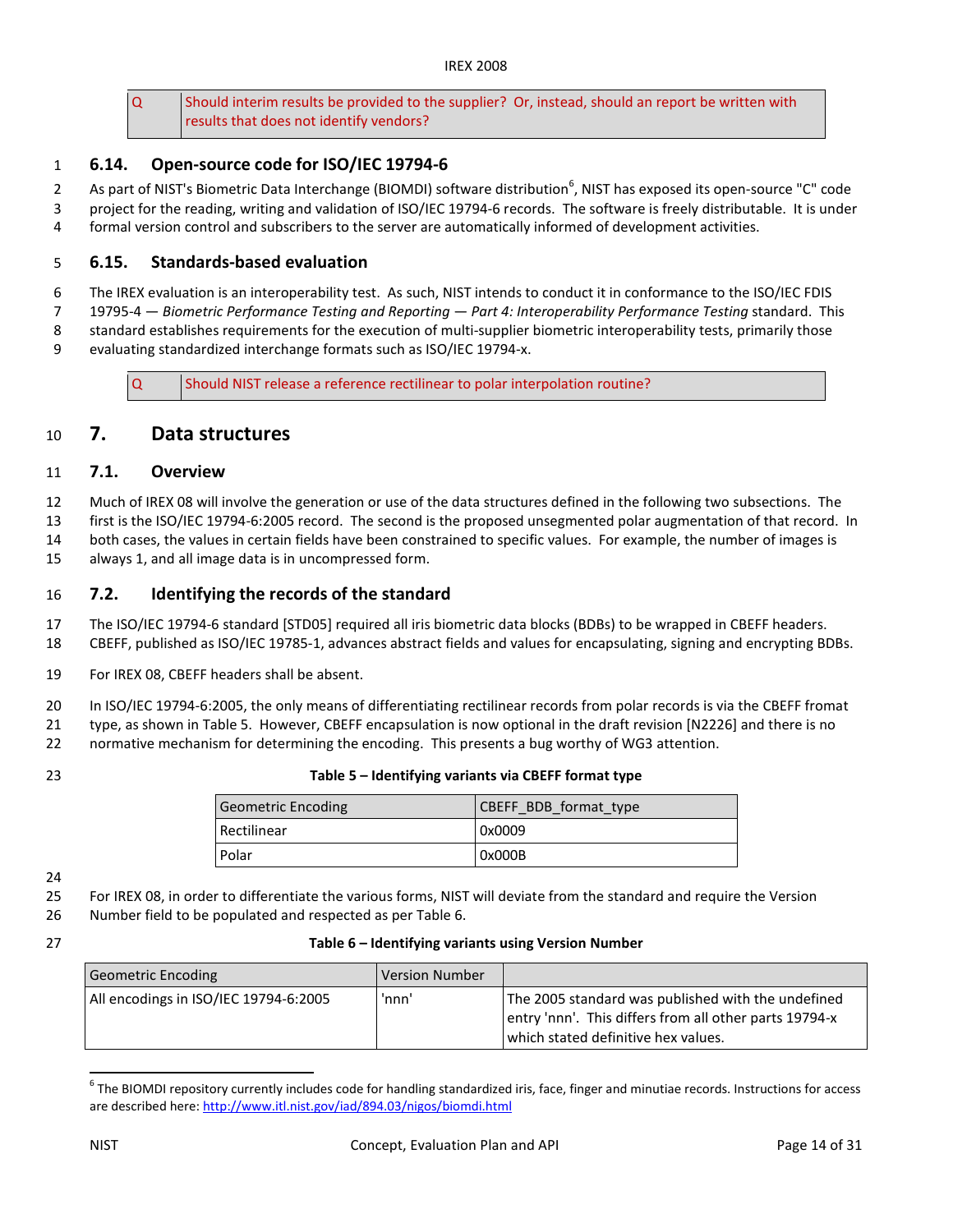| All encodings in ISO/IEC 19794-6:200X, $X > 7$ 0x30333000 |            | '030\0' - the draft revision [N2226] value. |
|-----------------------------------------------------------|------------|---------------------------------------------|
| Rectilinear                                               | 0x30313000 | '010'0'                                     |
| No-inner-boundary Polar                                   | 0x30313100 | $'011\$ 0'                                  |
| <b>Full Polar</b>                                         | 0x30313200 | $'012\,0'$                                  |
| Proposed unsegmented Polar                                | 0x30313300 | '013'0'                                     |

1 2

## 3 7.3. Rectilinear image record structure

- Rectilinear image generators shall produce records conformant to Table 7. This is identically the structure of the ISO/IEC 4
- 19794-6:2005 standard. 5
- 

#### 6 Table 7 – Structure of the ISO/IEC 19794-6:2005 standard

|     |                          | Section title and/or field name                                 | L              | IREX actual or required values                      | Remarks                                                                                                                                                                       |
|-----|--------------------------|-----------------------------------------------------------------|----------------|-----------------------------------------------------|-------------------------------------------------------------------------------------------------------------------------------------------------------------------------------|
|     |                          | Iris Record Header (Table 2 of ISO/IEC 19794-6:2005)            |                |                                                     |                                                                                                                                                                               |
| 1.  | Format Identifier        |                                                                 | 4 B            | 0x49495200                                          | i.e. ASCII "IIR\0"                                                                                                                                                            |
| 2.  | <b>Version Number</b>    |                                                                 | 4B             | 0x30313000                                          | See Table 6                                                                                                                                                                   |
|     |                          |                                                                 |                | 0x30313100                                          |                                                                                                                                                                               |
|     |                          |                                                                 |                | 0x30313200                                          |                                                                                                                                                                               |
| 3.  | Record Length            |                                                                 | 4B             | $45 \le L \le 2^{32} - 1$                           | <b>Total length</b>                                                                                                                                                           |
| 4.  | Capture Device ID        |                                                                 | 2 B            | $\Omega$                                            | Value will be provided to SDK                                                                                                                                                 |
| 5.  | Number of eyes imaged    |                                                                 | 1B             | $\mathbf{1}$                                        |                                                                                                                                                                               |
| 6.  | Record header length     |                                                                 | 2B             | 45                                                  |                                                                                                                                                                               |
| 7.  | Iris image               | Horz. orientation                                               | 2 <sub>b</sub> | <b>ORIENTATION BASE</b>                             |                                                                                                                                                                               |
| 8.  | properties               | Vert. orientation                                               | 2 <sub>b</sub> | ORIENTATION BASE                                    |                                                                                                                                                                               |
| 9.  |                          | Scan type                                                       | 2 <sub>b</sub> | SCAN TYPE PROGRESSIVE,<br>SCAN TYPE INTERLACE FRAME | Rectilinear format only                                                                                                                                                       |
| 10. |                          | <b>Occlusions</b>                                               | 1 <sub>b</sub> | 0                                                   | Polar format only                                                                                                                                                             |
| 11. |                          | <b>Occlusion filling</b>                                        | 1 <sub>b</sub> | 0                                                   | Polar format only                                                                                                                                                             |
| 12. |                          | Boundary extraction                                             | 1 <sub>b</sub> | 0                                                   | Polar format only                                                                                                                                                             |
| 13. | Iris diameter (rect)     |                                                                 | 2B             | > 0                                                 | Rectilinear format only                                                                                                                                                       |
| 14. | Image format             |                                                                 | 2B             | IMAGEFORMAT MONO RAW                                | IREX SDKs are neither permitted nor required to<br>compress or decompress image data. Thus this<br>field shall not be IMAGEFORMAT_MONO_JPEG,<br>or IMAGEFORMAT MONO JPEG2000. |
| 15. | Raw image width          |                                                                 | 2B             | > 0                                                 |                                                                                                                                                                               |
| 16. | Raw image height         |                                                                 | 2B             | > 0                                                 |                                                                                                                                                                               |
| 17. | Intensity depth          |                                                                 | 1 B            | 8                                                   |                                                                                                                                                                               |
| 18. |                          | Image transformation (polar only)                               | 1 B            | $\mathbf{1}$                                        | TRANS_STD = 1 i.e. linear radial interpolation per<br>[STD05, 6.5.4].                                                                                                         |
| 19. | Device unique identifier |                                                                 | 16B            | '0000000000000000'                                  | 16 character zeroes '0' = $0x30$ , not '\0' = $0x00$                                                                                                                          |
|     |                          | Iris Biometric Subtype Header (Table 3 of ISO/IEC 19794-6:2005) |                |                                                     |                                                                                                                                                                               |
| 20. | Eye                      |                                                                 | 1 B            | EYE RIGHT, EYE LEFT                                 |                                                                                                                                                                               |
| 21. |                          | Number of iris images of this eye                               | 2B             | $\mathbf{1}$                                        |                                                                                                                                                                               |
|     |                          | Iris Image Header (Table 4 of ISO/IEC 19794-6:2005)             |                |                                                     |                                                                                                                                                                               |
| 22. | Image number             |                                                                 | 2 B            | $\mathbf{1}$                                        | This field is an index starting at 1                                                                                                                                          |
| 23. | Quality                  |                                                                 | 1B             |                                                     |                                                                                                                                                                               |
| 24. | Rotation angle of eye    |                                                                 | 2B             | ROT_ANGLE_UNDEF<br>> 0                              | For rectilinear<br>For polar unless next line is set non-zero                                                                                                                 |
| 25. | Rotation uncertainty     |                                                                 | 2 B            | ROT_UNCERTAIN_UNDEF<br>> 0                          | For rectilinear and polar when rotation is not<br>estimated.<br>For polar when rotation is estimated.                                                                         |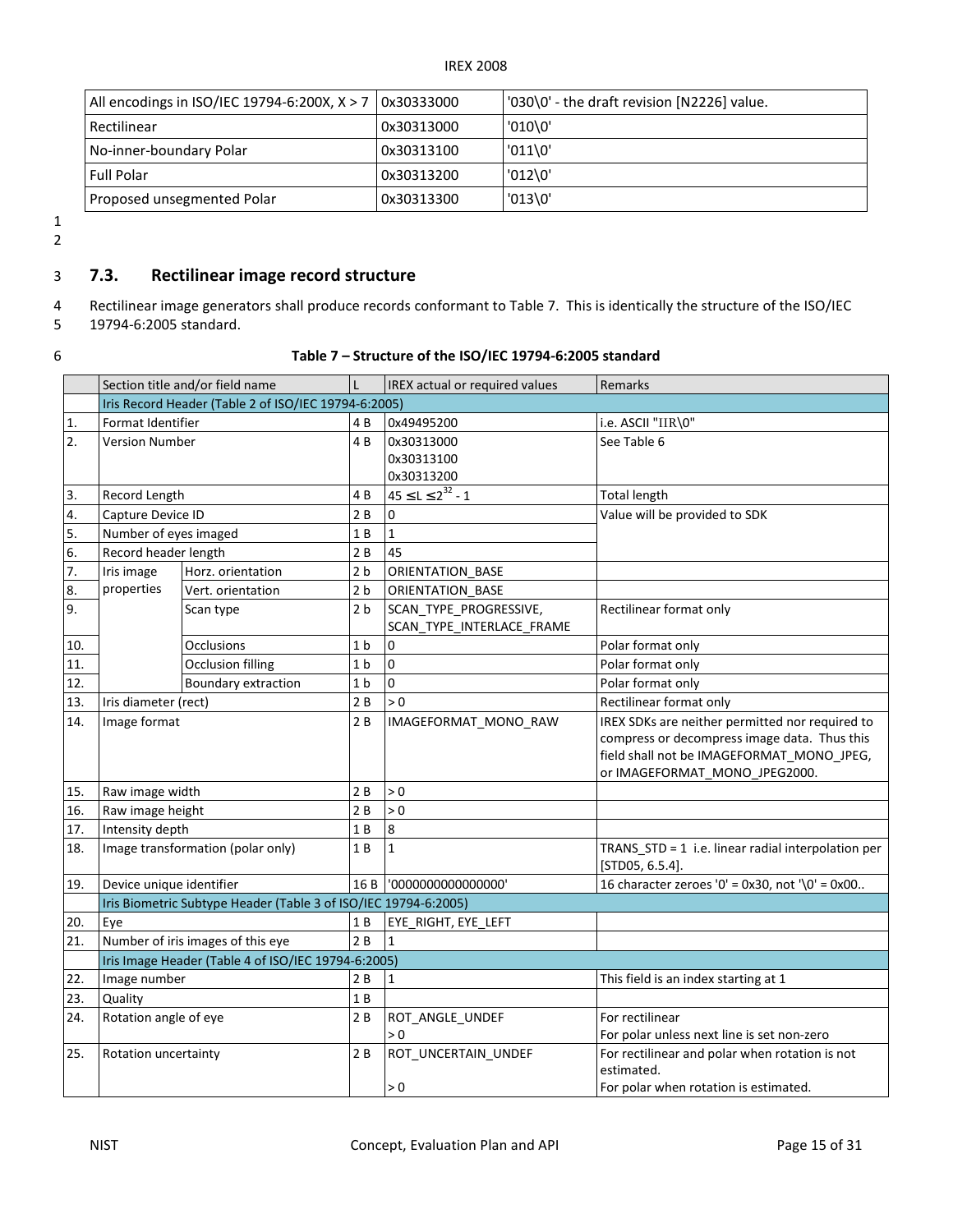| 26.                          | lengti<br><b>Ilmage</b> |                | LEN |  |
|------------------------------|-------------------------|----------------|-----|--|
| $\sim$ $-$<br>. <i>. .</i> . | data<br>lmage           | $ \sim$<br>LEN |     |  |

1

## 2 7.4. Standard polar image record structure

3 Polar image generators shall produce records conformant to Table 7. This is identically the structure of the ISO/IEC

4 19794-6:2005 standard. Note that the standard treats rotation estimates and uncertainties differently for rectilinear and

5 polar instances, and thus appropriate values shall be assigned. This specification does not limit implementations to

6 circular models.

 $\overline{Q}$ 

# 7 7.5. Unsegmented Polar image record structure

 8 The following structure is advanced as an implementation of the proposed unsegmented polar addition to the ISO 9 standard [UNSEG]. The fields in yellow do not appear in the existing 2005 standard.

> the revised standard. Should NIST include fields for the storage of such? If so, how? The [UNSEG] proposal suggests that non-circular boundary information should also be encoded in

#### 10 Table 8 – Structure for the proposed unsegmented polar format

|     |                          | Section title and/or field name                                 |                | <b>IREX</b> actual or required values               | Remarks                                                                                                                                                                       |
|-----|--------------------------|-----------------------------------------------------------------|----------------|-----------------------------------------------------|-------------------------------------------------------------------------------------------------------------------------------------------------------------------------------|
|     |                          | Iris Record Header (Table 2 of ISO/IEC 19794-6:2005)            |                |                                                     |                                                                                                                                                                               |
| 28. | Format Identifier        |                                                                 | 4B             | 0x49495200                                          | i.e. ASCII "IIR\0"                                                                                                                                                            |
| 29. | <b>Version Number</b>    |                                                                 | 4B             | 0x30313300                                          | i.e. ASCII "013\0". This value is non-standard, and<br>instituted by NIST to differentiate it from the<br>properly standardized record in Table 7.                            |
| 30. | Record Length            |                                                                 | 4 B            | $57 \le L \le 2^{32} - 1$                           | <b>Total length</b>                                                                                                                                                           |
| 31. | Capture Device ID        |                                                                 | 2B             | 0                                                   | Value will be provided to SDK                                                                                                                                                 |
| 32. | Number of eyes imaged    |                                                                 | 1B             | $\mathbf{1}$                                        |                                                                                                                                                                               |
| 33. | Record header length     |                                                                 | 2B             | 45                                                  |                                                                                                                                                                               |
| 34. | Iris image               | Horz. Orientation                                               | 2 <sub>b</sub> | ORIENTATION BASE                                    |                                                                                                                                                                               |
| 35. | properties               | Vert. orientation                                               | 2 <sub>b</sub> | ORIENTATION_BASE                                    |                                                                                                                                                                               |
| 36. |                          | Scan type                                                       | 2 <sub>b</sub> | SCAN TYPE PROGRESSIVE,<br>SCAN_TYPE_INTERLACE_FRAME | Rectilinear format only                                                                                                                                                       |
| 37. |                          | <b>Occlusions</b>                                               | 1 <sub>b</sub> |                                                     | Polar format only                                                                                                                                                             |
| 38. |                          | <b>Occlusion filling</b>                                        | 1 <sub>b</sub> |                                                     | Polar format only                                                                                                                                                             |
| 39. |                          | Boundary extraction                                             | 1 <sub>b</sub> |                                                     | Polar format only                                                                                                                                                             |
| 40. | Iris diameter (rect)     |                                                                 | 2B             |                                                     | Rectilinear format only                                                                                                                                                       |
| 41. | Image format             |                                                                 | 2B             | IMAGEFORMAT MONO RAW                                | IREX SDKs are neither permitted nor required to<br>compress or decompress image data. Thus this<br>field shall not be IMAGEFORMAT MONO JPEG,<br>or IMAGEFORMAT MONO JPEG2000. |
| 42. | Raw image width          |                                                                 | 2B             | > 0                                                 |                                                                                                                                                                               |
| 43. | Raw image height         |                                                                 | 2B             | > 0                                                 |                                                                                                                                                                               |
| 44. | Intensity depth          |                                                                 | 1B             | 8                                                   |                                                                                                                                                                               |
| 45. |                          | Image transformation (polar only)                               | 1B             | $\mathbf 1$                                         | TRANS_STD = 1 i.e. linear radial interpolation per<br>[STD05, 6.5.4].                                                                                                         |
| 46. | Device unique identifier |                                                                 | 16 B           | '0000000000000000'                                  | 16 character zeroes '0' = $0x30$ , not '\0' = $0x00$                                                                                                                          |
|     |                          | Iris Biometric Subtype Header (Table 3 of ISO/IEC 19794-6:2005) |                |                                                     |                                                                                                                                                                               |
| 47. | Eye                      |                                                                 | 1 B            | EYE RIGHT, EYE LEFT                                 |                                                                                                                                                                               |
| 48. |                          | Number of iris images of this eye                               | 2B             | 1                                                   |                                                                                                                                                                               |
|     |                          | Iris Image Header (Table 4 of ISO/IEC 19794-6:2005)             |                |                                                     |                                                                                                                                                                               |
| 49. | Image number             |                                                                 | 2B             | $\mathbf{1}$                                        | This field is an index starting at 1                                                                                                                                          |
| 50. | Quality                  |                                                                 | 1B             |                                                     |                                                                                                                                                                               |
| 51. | Rotation angle of eye    |                                                                 | 2B             | ROT ANGLE UNDEF                                     | Values will not be provided to SDK                                                                                                                                            |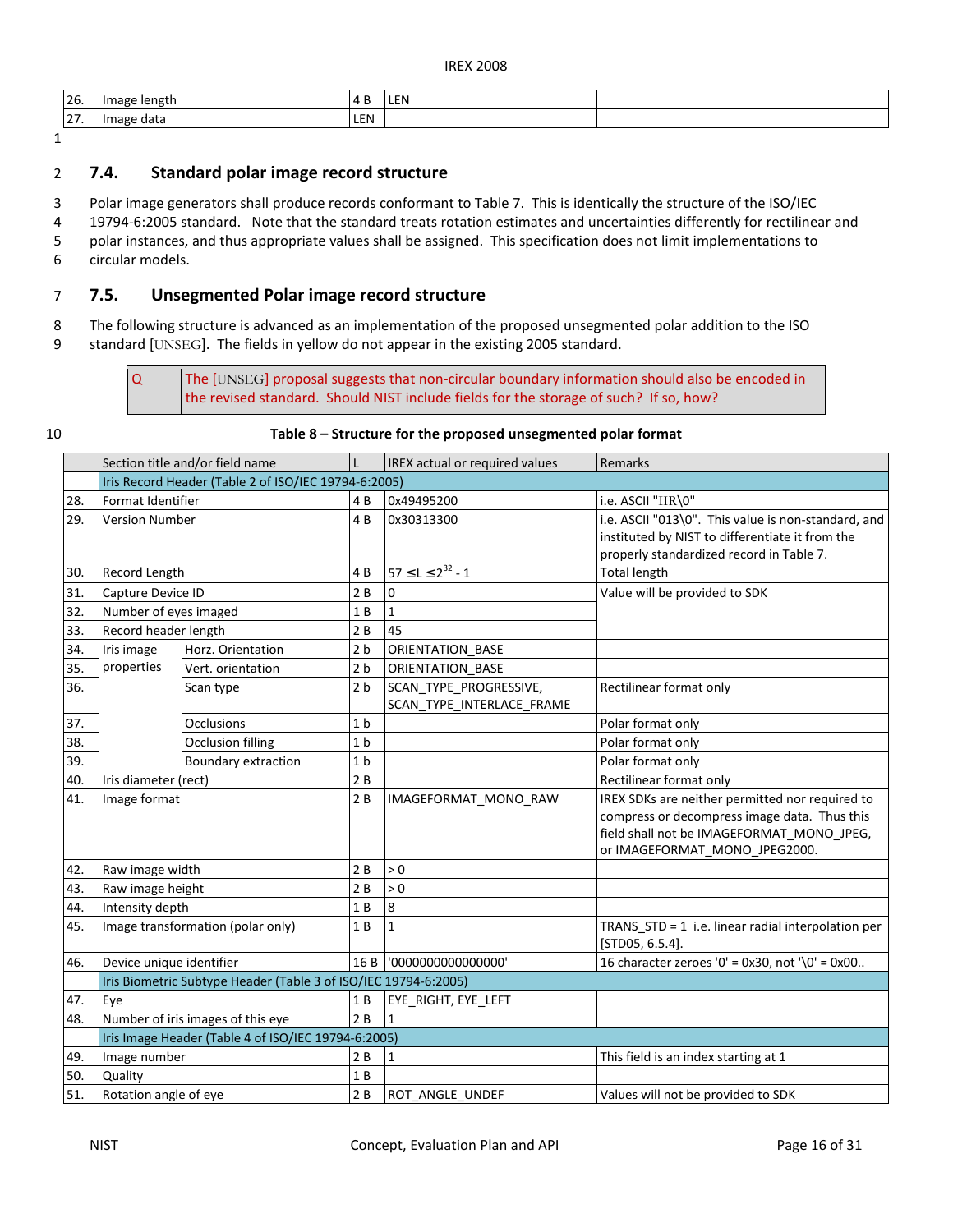| 52. | Rotation uncertainty                | 2 B        | <b>ROT UNCERTAIN UNDEF</b> |                                                                     |
|-----|-------------------------------------|------------|----------------------------|---------------------------------------------------------------------|
| 53. | Inner circle X coordinate           | 2 B        | $0 \leq x \leq W$          | Coordinate system is zero oriented with (0,0) at                    |
| 54. | Inner circle Y coordinate           | 2B         | $0 \leq v \leq H$          | the top left corner.                                                |
| 55. | Inner circle radius                 | 2 B        | $10 \leq r$                |                                                                     |
| 56. | <b>Outer circle X coordinate</b>    | 2B         | $0 \leq x \leq W$          | The inner and outer circle centers are not<br>necessarily the same. |
| 57. | <b>Outer circle Y coordinate</b>    | 2B         | $0 \leq v \leq H$          |                                                                     |
| 58. | <b>Outer circle radius</b>          | 2 B        | $10 \leq r$                |                                                                     |
| 59. | Image length                        | 4 B        | <b>LEN</b>                 | See Line 60                                                         |
| 60. | Unsegmented polar-transformed image | <b>LEN</b> |                            |                                                                     |
|     | data                                |            |                            |                                                                     |

# $1$  8. PC-based API specification

## 2 8.1. Overview

 3 This section describes the IREX API. All SDK's submitted to IREX 08 shall implement the functions below here as required 4 by the classes of participation listed in Table 4.

## 5 8.2. Testing interface

#### 6 8.2.1. Requirement

7 IREX participants shall submit an SDK which presents the "C" prototyped interface given in the following subsections.

#### 8 8.2.2. Sensor identifiers

9 The following sensors will be identified to the SDK using the two byte unsigned integer values in Table 9.

## 10 Table 9 – Sensor identifiers

| # | Sensor Manufacturer and Model | Identifier |
|---|-------------------------------|------------|
|   | LG 2200                       | 0x2A16     |
|   | LG 3000                       | 0x2A1E     |
|   | Unknown                       | 0x0000     |

 11 Presence on this table indicates NIST's intention to use images captured by these devices. NIST may add to this table in 12 due course. Also, please see NIST's call for images on Page 2.

#### 13 8.2.3. Conversion of raw imagery to standard rectilinear image

14 To support the standard all submissions to IREX 08 shall implement a function to execute the packaging operation of

- 15 Table 10. While this action is merely syntactic, prior interoperability tests conducted by NIST have revealed a not 16 uncommon inability to reliably instantiate conformant records.
- 17 The output instances are used as inputs to subsequent functions (polar processing, or feature extraction). NIST will apply 18 compression-decompression to the image data contained in these records.
- 

#### 19 Table 10 – Preparation of standard rectilinear records

| Input                                                               | Action                                   | Output                                                               |
|---------------------------------------------------------------------|------------------------------------------|----------------------------------------------------------------------|
| Raw raster, dimensions, and<br>parameters needed to instantiate the | Package the input<br>l into a conformant | Conformant ISO/IEC 19794-6<br>rectilinear record. These records will |
| l standardized record                                               | record.                                  | be checked for conformance by NIST.                                  |

- 20 The function shall be implemented with the API call specified in Table 11.
- 

## 21 Table 11 – IREX API preparation of standard rectilinear record

| Prototype | INT32 convert raster to rectilinear( |  |
|-----------|--------------------------------------|--|
|           |                                      |  |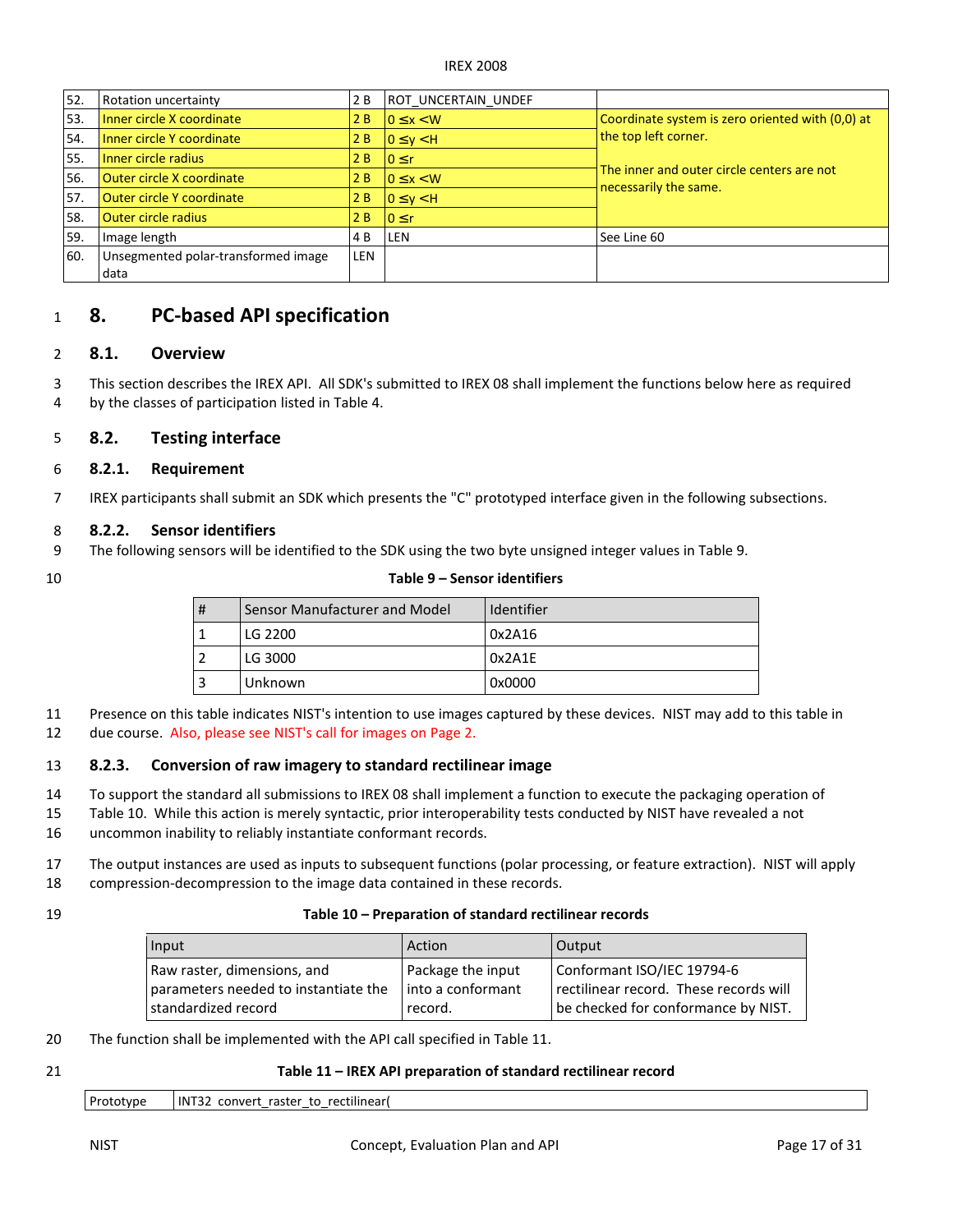|                      | BYTE *uncompressed_raster_data,<br>const UINT16 image width,<br>const UINT16 image height,<br>const BYTE horz orientation,<br>const BYTE vert orientation,<br>const BYTE scan type,<br>const BYTE image format,<br>const BYTE intensity depth,<br>const UINT16 nist_encoded_device_id,<br>BYTE *quality<br>BYTE * ISO_19794_6_rectlinear_image); |                                                                                   |  |
|----------------------|--------------------------------------------------------------------------------------------------------------------------------------------------------------------------------------------------------------------------------------------------------------------------------------------------------------------------------------------------|-----------------------------------------------------------------------------------|--|
| Description          | This function takes a raw input image and outputs the corresponding ISO/IEC 19794-6 rectilinear record. This function<br>executes only a syntactic repackaging of the input data. It shall not alter the image data.                                                                                                                             |                                                                                   |  |
| Input                | uncompressed_raster_data                                                                                                                                                                                                                                                                                                                         | The uncompressed raw image used for template creation.                            |  |
| Parameters           | image_width                                                                                                                                                                                                                                                                                                                                      | The number of pixels indicating the width of the image.                           |  |
|                      | image height                                                                                                                                                                                                                                                                                                                                     | The number of pixels indicating the height of the image.                          |  |
|                      | horz orientation                                                                                                                                                                                                                                                                                                                                 | NIST anticipates setting these values to ORIENTATION_BASE, per [STD05, 6.5.4].    |  |
|                      | vert orientation                                                                                                                                                                                                                                                                                                                                 |                                                                                   |  |
|                      | scan type                                                                                                                                                                                                                                                                                                                                        | Progressive or interlaced. Values per the standard.                               |  |
|                      | image format                                                                                                                                                                                                                                                                                                                                     | NIST anticipates using only unprocessed uncompressed 8 bit grayscale data, so the |  |
|                      | intensity depth                                                                                                                                                                                                                                                                                                                                  | image format will be 0x0002, and the intensity depth will be 8, both per [STD05]. |  |
|                      | nist encoded device id                                                                                                                                                                                                                                                                                                                           | A two byte unsigned integer value from Table 9                                    |  |
| Output<br>Parameters | Quality                                                                                                                                                                                                                                                                                                                                          | A [0,100] quality value representing                                              |  |
|                      | ISO 19794_6_rectlinear_image                                                                                                                                                                                                                                                                                                                     | The output rectilinear image, per Table 7                                         |  |
| <b>Return Value</b>  | This function returns zero on success or a documented non-zero error code otherwise.                                                                                                                                                                                                                                                             |                                                                                   |  |

# 1 8.2.4. Conversion of rectilinear to standard polar

- 2 To assess viability of the standard's polar format, participating submissions to IREX 08 shall execute the conversion
- 3 operation of Table 12. In addition to the required polar instance output, the function shall return center coordinates.
- 4 This supports measurements of the pixel-level displacement between segmentation algorithms.
- 

#### 5 Table 12 – Preparation of standard polar records

| Input                              | Action                  | <b>Output</b>                               |
|------------------------------------|-------------------------|---------------------------------------------|
| Conformant ISO/IEC 19794-6         | Find suitable inner and | Segmented polar record, per Table 7.        |
| rectilinear record, and desired    | outer circles. Execute  | Coordinates of the centers of the inner and |
| circumferential and radial numbers | forward polar           | outer regions.                              |
| of samples.                        | transform.              |                                             |

- 6 The function shall be implemented with the API call specified in Table 13.
- 

#### 7 Table 13 – IREX API for creation of polar records

| INT32 convert rectilinear to segmented polar(                                                                                                                                                                                        |
|--------------------------------------------------------------------------------------------------------------------------------------------------------------------------------------------------------------------------------------|
| const BYTE *ISO 19794 6 rectlinear image,                                                                                                                                                                                            |
| const UNIT16 num samples radially,                                                                                                                                                                                                   |
| const UINT16 num samples circumferentially,                                                                                                                                                                                          |
| UINT16 *x iris center,                                                                                                                                                                                                               |
| UINT16 *y iris center,                                                                                                                                                                                                               |
| UINT16 *x pupil center,                                                                                                                                                                                                              |
| UINT16 *y pupil center,                                                                                                                                                                                                              |
| BYTE *ISO 19794 6 seg polar image);                                                                                                                                                                                                  |
| This function takes a conformant ISO/IEC 19794-6 rectilinear image and outputs the corresponding segmented polar<br>image as a conformant ISO/IEC 19794-6 instance. The coordinates of the pupil and iris centers are returned also. |
|                                                                                                                                                                                                                                      |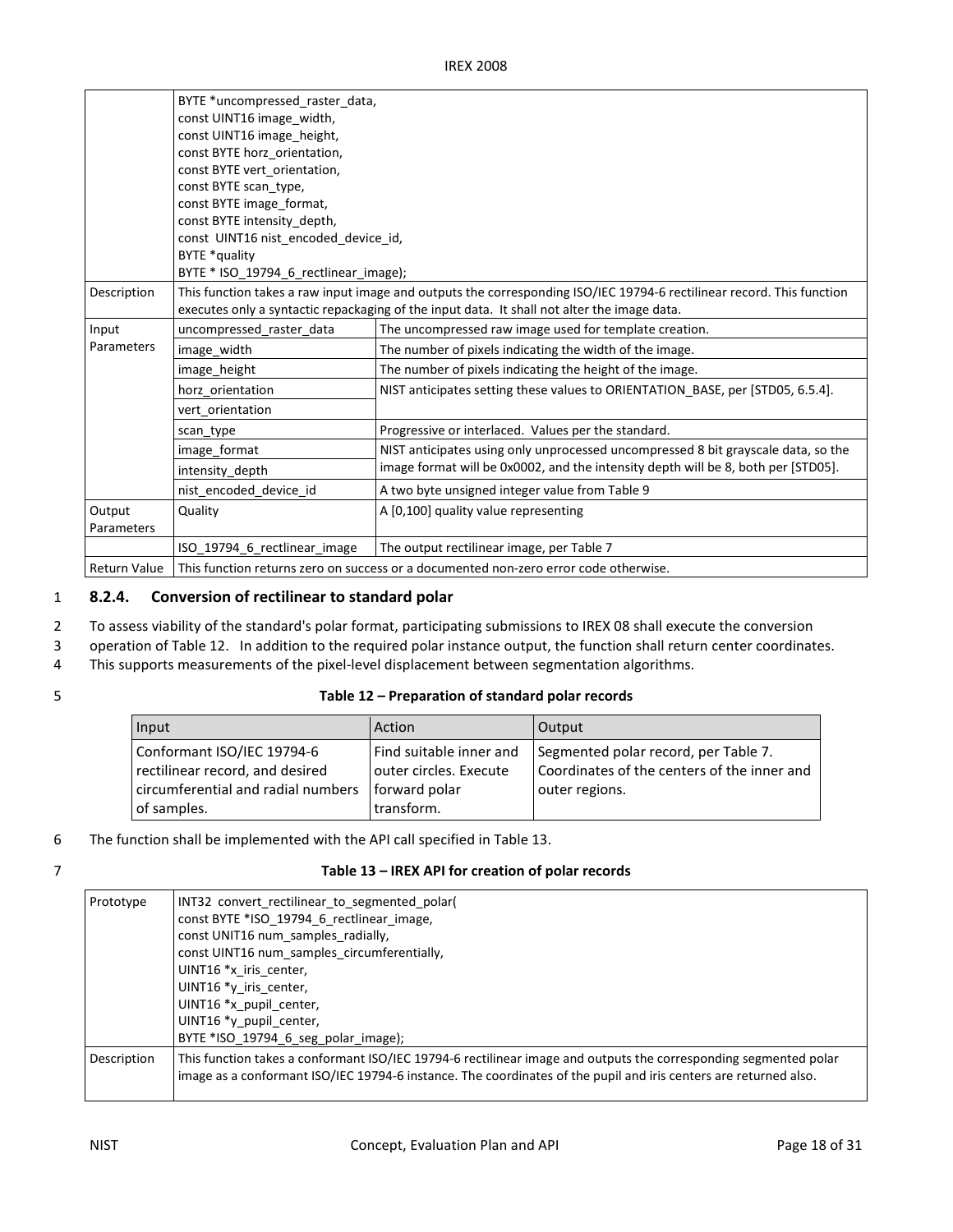|              | The memory for the output structure is allocated before the call i.e. the implementation shall not allocate memory for<br>the result. The function returns either success (0) or failure (non-zero). Failure indicates a failure to convert the image.<br>The result will nevertheless be a conformant instance with zero irides and zero images. |                                                        |  |
|--------------|---------------------------------------------------------------------------------------------------------------------------------------------------------------------------------------------------------------------------------------------------------------------------------------------------------------------------------------------------|--------------------------------------------------------|--|
| Input        | ISO 19794 6 rectlinear image                                                                                                                                                                                                                                                                                                                      | The uncompressed raw image used for template creation. |  |
| Parameters   | num samples radially                                                                                                                                                                                                                                                                                                                              | The requested number from inner to outer boundary      |  |
|              | num samples circumferentially                                                                                                                                                                                                                                                                                                                     | The requested number of samples around the limbus      |  |
| Output       | x iris center                                                                                                                                                                                                                                                                                                                                     | Horizontal and vertical locations of the iris center.  |  |
| Parameters   | y iris center                                                                                                                                                                                                                                                                                                                                     |                                                        |  |
|              | x pupil center                                                                                                                                                                                                                                                                                                                                    | Horizontal and vertical locations of the pupil center. |  |
|              | y pupil center                                                                                                                                                                                                                                                                                                                                    |                                                        |  |
|              | ISO 19794_6_seg_polar_image                                                                                                                                                                                                                                                                                                                       | The output polar image, per Table 7.                   |  |
| Return Value | This function returns zero on success or a documented non-zero error code otherwise.                                                                                                                                                                                                                                                              |                                                        |  |

1 An implementation may elect not to process the input image, or it may fail involuntarily. If this occurs, a documented

2 non-zero error code will be returned and NIST will record this as a failure to segment.

 removed, frequency domain filtering is not performed, or histogram equalization is not applied? Should NIST recommend or require that the grey level data is not processed? For example, eyelids are not

3

 $\Omega$ 

 $\Omega$ 

 on a limited number of values, say 100 for exact detection of the limbus, and 115 for a larger region [LG]. Should this function include an input over-segmentation parameter? The values for such a parameter would take

## 4 8.2.5. Conversion of rectilinear to no-inner-boundary standard polar

- 5 To assess viability of the standard's no-inner-boundary polar format, participating submissions to IREX 08 shall execute 6 the conversion operation of Table 14. In addition to the required polar instance output, the function shall return center 7 coordinates. This supports
- 8 ― measurement of the pixel-level displacement between segmentation algorithms, and
- 9 ― generation of a square bounding boxes to be used for generation and testing of cropped rectilinear iris records.
- 

#### 10 Table 14 – Preparation of standard no-inner-boundary polar records

| Input                              | Action                  | Output                                      |
|------------------------------------|-------------------------|---------------------------------------------|
| Conformant ISO/IEC 19794-6         | Find suitable inner and | Standard no-inner-boundary polar record,    |
| rectilinear record, and desired    | outer circles. Execute  | per Table 7.                                |
| circumferential and radial numbers | forward polar           | Coordinates of the centers of the inner and |
| of samples.                        | transform.              | outer regions.                              |

- 11 The function shall be implemented with the API call specified in Table 15.
- 

#### 12 Table 15 – IREX API for creation of no-inner-boundary polar records

| Prototype   | INT32 convert rectilinear to no inner boundary polar                                                                                                                                                                                                      |
|-------------|-----------------------------------------------------------------------------------------------------------------------------------------------------------------------------------------------------------------------------------------------------------|
|             | const BYTE *ISO 19794 6 rectlinear image,                                                                                                                                                                                                                 |
|             | const UNIT16 num_samples_radially,                                                                                                                                                                                                                        |
|             | const UINT16 num samples circumferentially,                                                                                                                                                                                                               |
|             | UINT16 *x iris center,                                                                                                                                                                                                                                    |
|             | UINT16 *y iris center,                                                                                                                                                                                                                                    |
|             | UINT16 *x_pupil_center,                                                                                                                                                                                                                                   |
|             | UINT16 *y pupil center,                                                                                                                                                                                                                                   |
|             | BYTE *ISO 19794 6 seg polar image);                                                                                                                                                                                                                       |
| Description | This function takes a conformant ISO/IEC 19794-6 rectilinear image and outputs the corresponding no-inner-boundary<br>segmented polar image as a conformant ISO/IEC 19794-6 instance. The coordinates of the pupil and iris centers are<br>returned also. |
|             | The memory for the output structure is allocated before the call i.e. the implementation shall not allocate memory for                                                                                                                                    |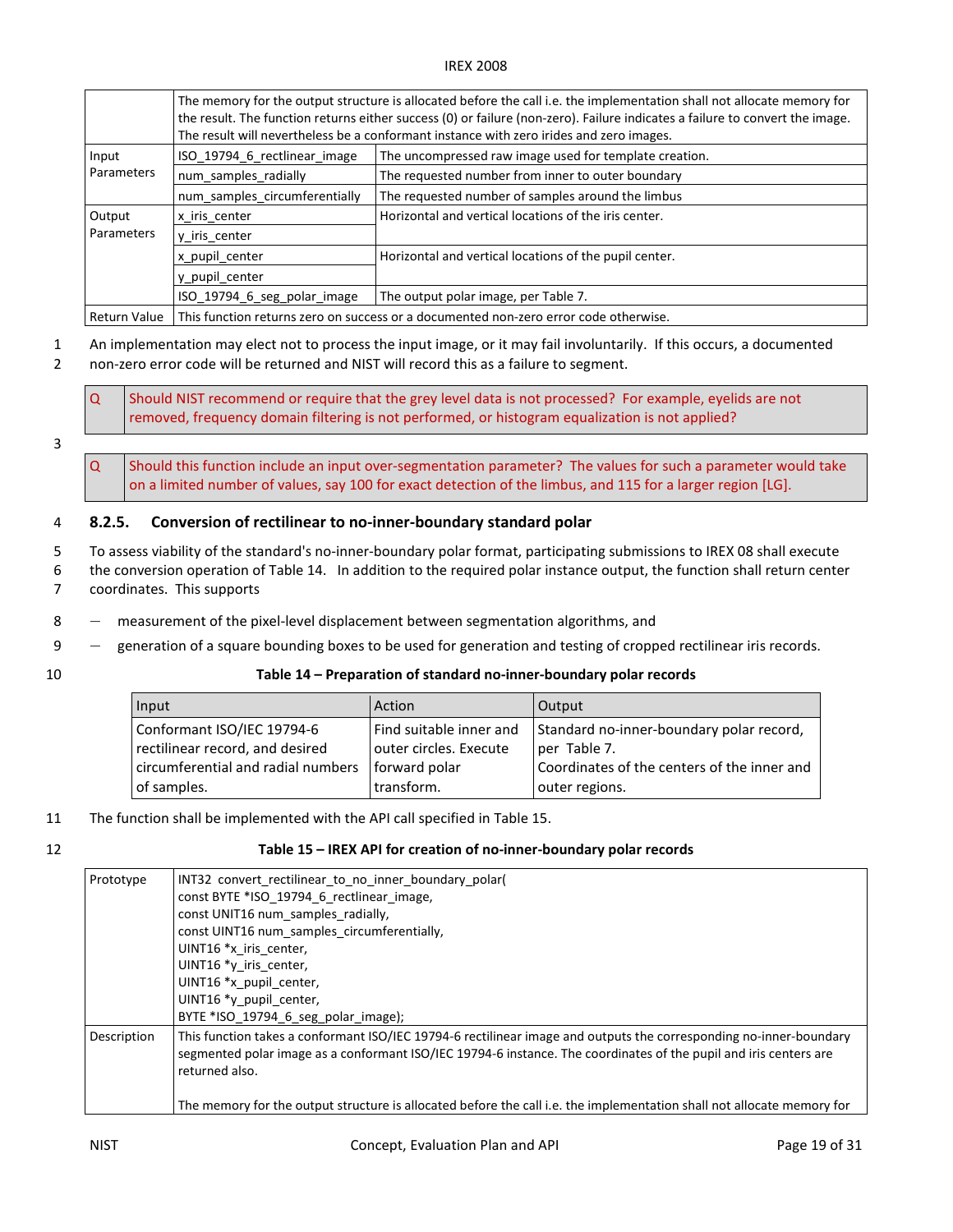|              | the result. The function returns either success (0) or failure (non-zero). Failure indicates a failure to convert the image.<br>The result will nevertheless be a conformant instance with zero irides and zero images. |                                                        |  |
|--------------|-------------------------------------------------------------------------------------------------------------------------------------------------------------------------------------------------------------------------|--------------------------------------------------------|--|
| Input        | ISO 19794 6 rectlinear image                                                                                                                                                                                            | The uncompressed raw image used for template creation. |  |
| Parameters   | num samples radially                                                                                                                                                                                                    | The requested number from inner to outer boundary      |  |
|              | num samples circumferentially                                                                                                                                                                                           | The requested number of samples around the limbus      |  |
| Output       | x iris center                                                                                                                                                                                                           | Horizontal and vertical locations of the iris center.  |  |
| Parameters   | y iris center                                                                                                                                                                                                           |                                                        |  |
|              | x pupil center                                                                                                                                                                                                          | Horizontal and vertical locations of the pupil center. |  |
|              | y pupil center                                                                                                                                                                                                          |                                                        |  |
|              | ISO 19794 6 seg polar image                                                                                                                                                                                             | The output no-inner-boundary polar image, per Table 7. |  |
| Return Value | This function returns zero on success or a documented non-zero error code otherwise.                                                                                                                                    |                                                        |  |

1 An implementation may elect not to process the input image, or it may fail involuntarily. If this occurs, a documented

2 non-zero error code will be returned and NIST will record this as a failure to segment.

 $\Omega$  removed, frequency domain filtering is not performed, or histogram equalization is not applied? Should NIST recommend or require that the grey level data is not processed? For example, eyelids are not

### 3

 $\Omega$  on a limited number of values, say 100 for exact detection of the limbus, and 115 for a larger region [LG]. Should this function include an input over-segmentation parameter? The values for such a parameter would take

## 4 8.2.6. Conversion of rectilinear to unsegmented polar

- 5 To examine the viability of the proposed unsegmented polar format, participating submissions to IREX 08 shall execute
- 6 the conversion of operation of Table 16. To allow surveys over the radial and circumferential sampling rates the function
- 7 takes as input number-of-samples arguments.
- 

#### 8 Table 16 – Preparation of unsegmented polar records

| Input                                                                                                           | Action                                                                        | Output                                             |
|-----------------------------------------------------------------------------------------------------------------|-------------------------------------------------------------------------------|----------------------------------------------------|
| Conformant ISO/IEC 19794-6 rectilinear<br>record, and desired circumferential and<br>radial numbers of samples. | Find suitable inner and<br>outer circles. Execute<br>forward polar transform. | Proposed unsegmented polar<br>record, per Table 8. |

9 The function shall be implemented with the API call specified in Table 17.

#### 10 Table 17 – IREX API for creation of unsegmented polar records

| Prototype            | INT32 convert rectilinear to unsegmented polar(<br>const BYTE *ISO 19794 6 rectlinear image,<br>const UNIT16 num samples radially,<br>const UINT16 num samples circumferentially,<br>BYTE *unseg polar image);                                                                                                                                                                                                                                                            |                                                                                                                                                          |  |
|----------------------|---------------------------------------------------------------------------------------------------------------------------------------------------------------------------------------------------------------------------------------------------------------------------------------------------------------------------------------------------------------------------------------------------------------------------------------------------------------------------|----------------------------------------------------------------------------------------------------------------------------------------------------------|--|
| Description          | This function takes a conformant ISO/IEC 19794-6 rectilinear image and outputs the corresponding unsegmented polar<br>image.<br>The memory for the template is allocated before the call i.e. the implementation shall not allocate memory for the<br>result. The function returns either success (0) or failure (non-zero). Failure indicates a failure to convert the image. The<br>result will nevertheless be a conformant instance with zero irides and zero images. |                                                                                                                                                          |  |
| Input<br>Parameters  | ISO 19794 6 rectlinear image<br>num_samples_radially                                                                                                                                                                                                                                                                                                                                                                                                                      | The uncompressed raw image as prepared by the function in Table 11.<br>The number of sample along a spoke. The output polar data shall have this height. |  |
| Output<br>Parameters | num samples circumferentially<br>ISO 19794 6 unseg polar image                                                                                                                                                                                                                                                                                                                                                                                                            | The number of "spokes" around the iris. The output polar data shall have this width.<br>The output template, per Table 8.                                |  |
| Return Value         | This function returns zero on success or a documented non-zero error code otherwise.                                                                                                                                                                                                                                                                                                                                                                                      |                                                                                                                                                          |  |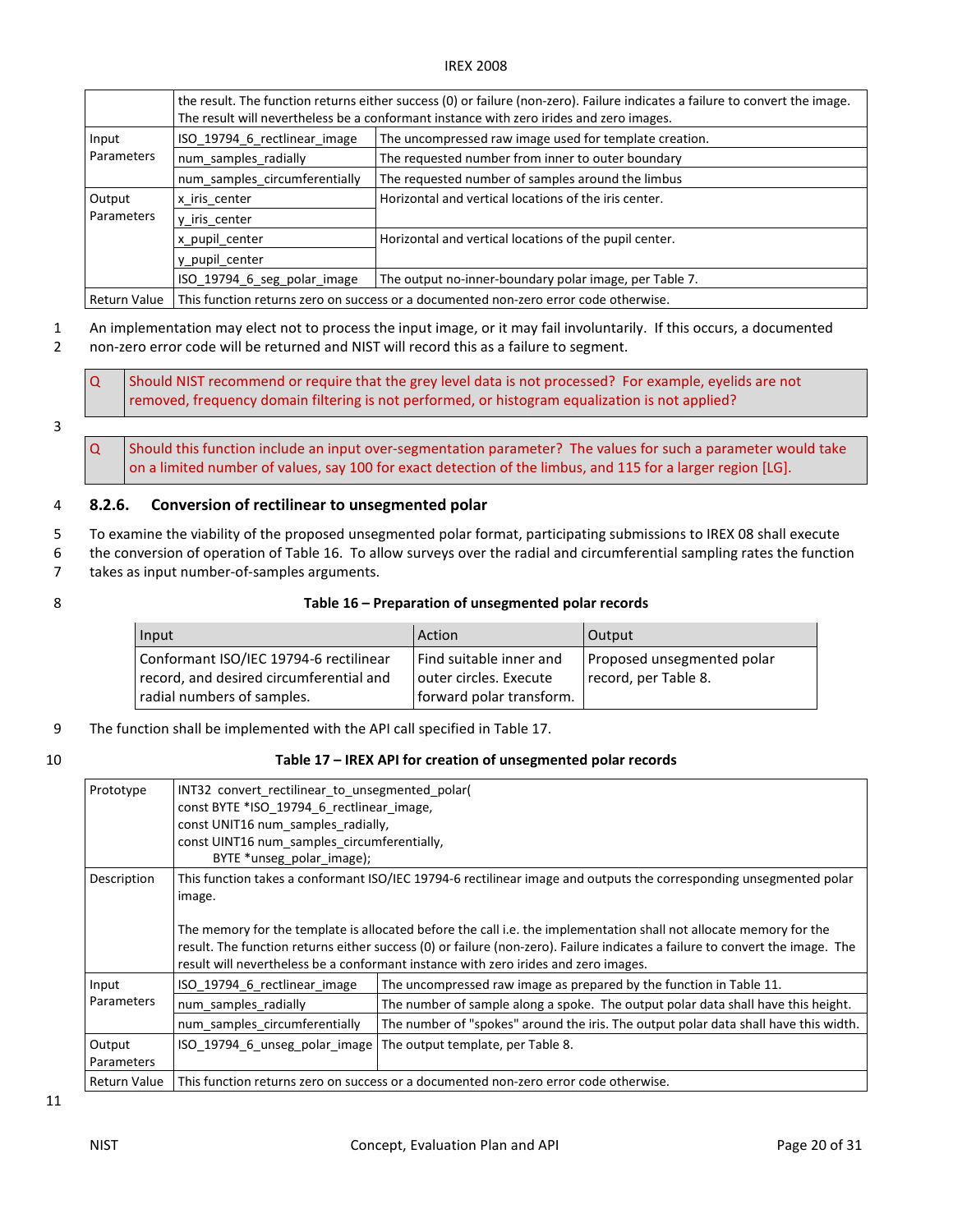- $\overline{Q}$  frequency domain filtering is not performed, or histogram equalization is not applied? Should NIST recommend or require that the grey level data is not processed? For example, eyelids are not masked,
- 1

 $\Omega$ 

 on a limited number of values, say 100 for exact detection of the limbus, and 115 for a larger region [LG]. Should this function include an input over-segmentation parameter? The values for such a parameter would take

 2 An implementation may elect not to process the input image, or it may fail involuntarily. If this occurs, a documented 3 non-zero error code will be returned and NIST will record this as a failure to segment.

#### 4 8.2.7. Template creation

5 This function converts any of the input data structures to an opaque proprietary template. The function will need to look

6 at the header of the input record to determine the content. This routine will need to heed the hexadecimal "Version

- 7 Number" values in the Table 7 and Table 8 records.
- 

|  | Table 18 - IREX API template creation |
|--|---------------------------------------|
|--|---------------------------------------|

| Prototype            | INT32 convert image to template(<br>const BYTE *input record,<br>BYTE *proprietary_template);                                                                                                                                                                                                                                                                                                                                                                                                                                                                                                                                                                                                                                                   |                                                                                                                                                                  |
|----------------------|-------------------------------------------------------------------------------------------------------------------------------------------------------------------------------------------------------------------------------------------------------------------------------------------------------------------------------------------------------------------------------------------------------------------------------------------------------------------------------------------------------------------------------------------------------------------------------------------------------------------------------------------------------------------------------------------------------------------------------------------------|------------------------------------------------------------------------------------------------------------------------------------------------------------------|
| Description          | This function takes either<br>a conformant ISO/IEC 19794-6 rectilinear image, or<br>a conformant ISO/IEC 19794-6 polar image, or<br>$\overline{\phantom{0}}$<br>a proposed standard unsegmented polar image,<br>and outputs a proprietary template. The implementation should inspect the input header to determine which kind of<br>imagery is being provided.<br>The memory for the output template is allocated before the call i.e. the implementation shall not allocate memory for<br>the result. The function returns either success (0) or failure (non-zero). Failure indicates a failure to convert the image.<br>The result will nevertheless be a template record that may be passed to the match templates function without error. |                                                                                                                                                                  |
| Input<br>Parameters  | An input image presented either as instance of Table 7 or Table 8<br>input record                                                                                                                                                                                                                                                                                                                                                                                                                                                                                                                                                                                                                                                               |                                                                                                                                                                  |
| Output<br>Parameters | proprietary template                                                                                                                                                                                                                                                                                                                                                                                                                                                                                                                                                                                                                                                                                                                            | The output template. The format is entirely unregulated, but it shall include its own length as<br>this will not be provided to the subsequent matcher function. |
| Return Value         | This function returns zero on success or a documented non-zero error code otherwise.                                                                                                                                                                                                                                                                                                                                                                                                                                                                                                                                                                                                                                                            |                                                                                                                                                                  |

 9 An implementation may elect not to make a template, or it may fail involuntarily. If this occurs, a documented non-zero 10 error code will be returned, size then NIST will record this as a failure to acquire.

- 11 8.2.8. Template comparison
- 12 This function compares two proprietary templates and returns a real-valued distance score.
- 

#### 13 Table 19 – IREX API template matching

| Prototype               | INT32 match templates(<br>const BYTE *verification template,<br>const UINT16 verification template size,<br>const BYTE *enrollment template,<br>const UINT16 enrollment template size,<br>double *score);                                                                                                                                    |                                    |
|-------------------------|----------------------------------------------------------------------------------------------------------------------------------------------------------------------------------------------------------------------------------------------------------------------------------------------------------------------------------------------|------------------------------------|
| Description             | This function compares two opaque proprietary templates and outputs a non-negative match score.<br>The returned score is a distance measure. It need not satisfy the metric properties. NIST will allocate memory for<br>this parameter before the call. When the function is called with either or both templates containing zero data (see |                                    |
|                         | <b>Error! Reference source not found.)</b> the function shall assign the value -1 to the score.                                                                                                                                                                                                                                              |                                    |
| <b>Input Parameters</b> | verification template                                                                                                                                                                                                                                                                                                                        | A template from create template(). |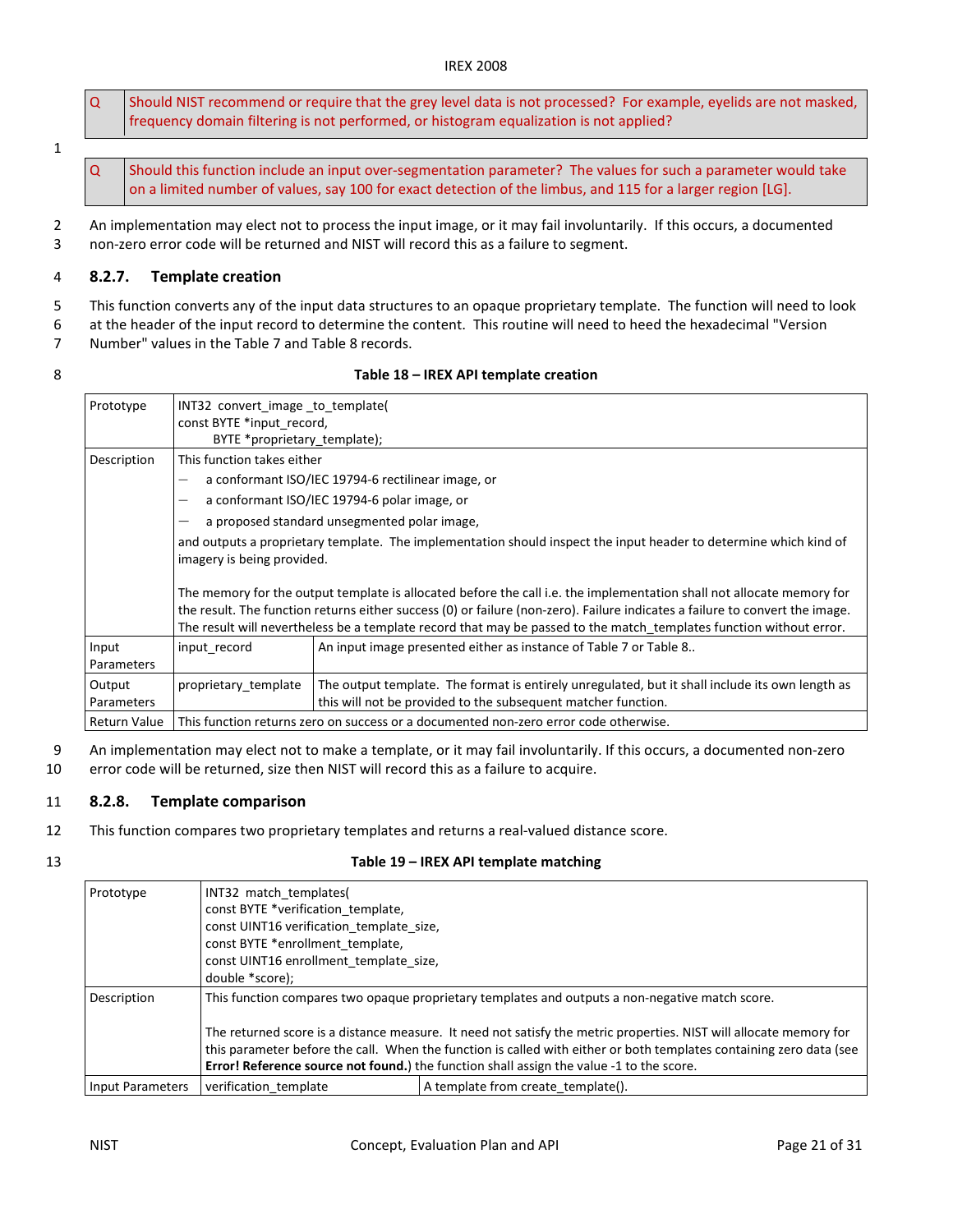|              | verification template size                                                                                    | The size, in bytes, of the input verification template $0 \le N \le 2^{16} - 1$ |
|--------------|---------------------------------------------------------------------------------------------------------------|---------------------------------------------------------------------------------|
|              | enrollment template                                                                                           | A template from create template().                                              |
|              | enrollment template size                                                                                      | The size, in bytes, of the input enrollment template $0 \le N \le 2^{16} - 1$   |
| Output       | score                                                                                                         | A similarity score resulting from comparison of the templates, on the range     |
| Parameters   |                                                                                                               | $[0, DBL MAX]$ .                                                                |
| Return Value | This function returns zero on success (i.e. a valid score is produced) or a documented non-zero error code on |                                                                                 |
|              | failure.                                                                                                      |                                                                                 |

1

- $\overline{Q}$  content with smaller-is-more-genuine distance scores? Should NIST add a polarity flag to indicate smaller-is-more-genuine vs. larger-is-more-genuine, or are all suppliers
- 2

 $\Omega$ Will templates be larger than 65535 bytes in size?

#### 3 8.2.9. Implementation identifiers

- 4 The implementation shall support the self-identification function of Table 20. This function is required to support internal
- 5 NIST book-keeping. The version numbers should be distinct between any versions which offer different algorithmic 6 functionality.
- 
- 

## 7 Table 20 – IREX API get\_pids function

| Prototype           | INT32 get_pid(UINT32 *nist_assigned_identifier);                                                                  |                                                                                       |
|---------------------|-------------------------------------------------------------------------------------------------------------------|---------------------------------------------------------------------------------------|
| Description         | This function retrieves an identifier that the provider must request from NIST, and compile into the source code. |                                                                                       |
|                     | NIST will assign the identifier that will uniquely identify the supplier and the SDK version number.              |                                                                                       |
| Output              | nist assigned identifier                                                                                          | A PID which identifies the SDK under test. The memory for the identifier is allocated |
| Parameters          |                                                                                                                   | by NIST's calling application, and shall not be allocated by the SDK.                 |
| <b>Return Value</b> | This function returns zero on success or a documented non-zero error code on failure.                             |                                                                                       |

## 8 8.3. Software and Documentation

#### 9 8.3.1. SDK Library and Platform Requirements

 10 Participants shall provide NIST with binary code only (i.e. no source code) − supporting files such as header (".h") files 11 notwithstanding. Such files shall not contain intellectual property of the company nor any material that is otherwise 12 proprietary. It is preferred that the SDK be submitted in the form of a single static library file (ie. ".LIB" for Windows or

13 ".a" for Linux). However, dynamic/shared library files are permitted.

14 If dynamic/shared library files are submitted, it is preferred that the API interface specified by this document be

- 15 implemented in a single "core" library file with the base filename 'libIREX' (for example, 'libIREX.dll' for Windows or
- 16 ['libIREX.so'](https://libIREX.so) for Linux). Additional dynamic/shared library files may be submitted that support this "core" library file (i.e.
- 17 the "core" library file may have dependencies implemented in these other libraries).

## 18 8.3.2. Linking

- 19 NIST will link the provided library file(s) to a C language test driver application developed by NIST. The runtime 20 environment shall be either
- 21 The cygwin<sup>7</sup> layer running on a Windows Server 2003 OS.
- 22 RedHat Linux Enterprise 4 or 5 platforms.
- 23 Both will use GNU's gcc compiler, version 3.3.3. These use libc. The link command might be:
- 24 ― gcc –o irextest irextest.c -L. –lIREX

 $\overline{\phantom{a}}$ 

<sup>&</sup>lt;sup>7</sup> According to [http://www.cygwin.com/](http://www.cygwin.com) is a Linux-like environment for Windows. It consists of two parts: A DLL (cygwin1.dll) which acts as a Linux API emulation layer providing substantial Linux API functionality; a collection of tools which provide Linux look and feel.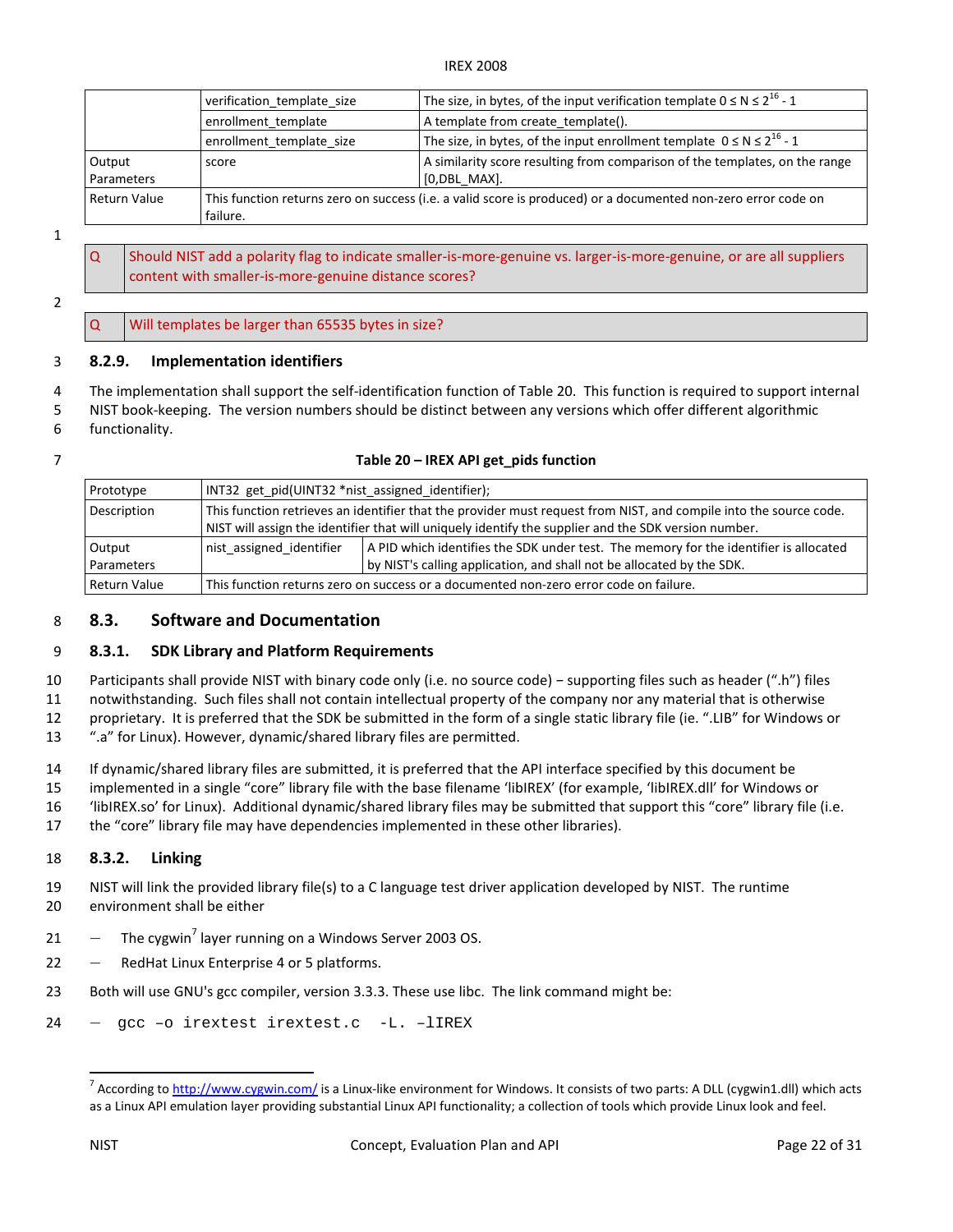- 1 Participants are required to provide their library in a format that is linkable using GCC with the NIST test driver, which is
- 2 compiled with GCC. All compilation and testing will be performed on x86 platforms. Thus, participants are strongly
- 3 advised to verify library-level compatibility with GCC (on an equivalent platform) prior to submitting their software to
- 4 NIST to avoid linkage problems later on (e.g. symbol name and calling convention mismatches, incorrect binary file
- formats, etc.). 5
- 6 Dependencies on external dynamic/shared libraries such as compiler-specific development environment libraries are 7 discouraged. If absolutely necessary, external libraries must be provided to NIST upon prior approval by the Test Liaison.

## 8 8.3.3. Installation and Usage

 9 The SDK must install easily (i.e. one installation step with no participant interaction required) to be tested, and shall be executable on any number of machines without requiring additional machine-specific license control procedures or 10 11 activation.

 12 The SDK's usage shall be unlimited. The SDK shall neither implement nor enforce any usage controls or limits based on 13 licenses, execution date/time, number of executions, presence of temporary files, etc.

14 It is recommended that the SDK be installable using simple file copy methods, and not require the use of a separate installation program. Contact the Test Liaison for prior approval if an installation program is absolutely necessary. 15

## 16 8.3.4. Documentation

 17 Participants shall provide complete documentation of the SDK and detail any additional functionality or behavior beyond 18 that specified here. The documentation must define all error and warning codes (see 8.4.3).

## 19 8.3.5. Modes of operation

 Individual SDKs provided shall not include multiple "modes" of operation, or algorithm variations. No switches or options 21 will be tolerated within one library. For example, the use of two different "coders" by an iris feature extractor must be 22 split across two separate SDK libraries, and two separate submissions. 20

## 23 8.4. Runtime behavior

## 24 8.4.1. Speed

- The following limits are instituted to constrain NIST's total IREX computational workload. 25
- 26 The mean template match operation shall not exceed 10 milliseconds.
- 27 The mean template creation operation shall not exceed 1.2 seconds (using a 2GHz Pentium IV).
- 28 The mean iris segmentation operation (e.g. polar) shall not exceed 1.2 seconds (using a 2GHz Pentium IV).
- 29

 $\mathsf{d}$ Should these times be lowered (for operational relevance) or raised (for improved algorithmic function)?

#### 8.4.2. Interactive behavior 30

 31 The SDK will be tested in non-interactive "batch" mode (i.e. without terminal support). Thus, the submitted library shall 32 not use any interactive functions such as graphical user interface (GUI) calls, or any other calls which require terminal 33 interaction e.g. reads from "standard input".

## 34 8.4.3. Error codes and status messages

 The SDK will be tested in non-interactive "batch" mode (i.e. without terminal support). Thus, the submitted library shall 35

 36 run quietly, i.e. it should not write messages to "standard error" and shall not write to "standard output". Instead, the 37 SDK shall conform to the error notification procedures of Annex A.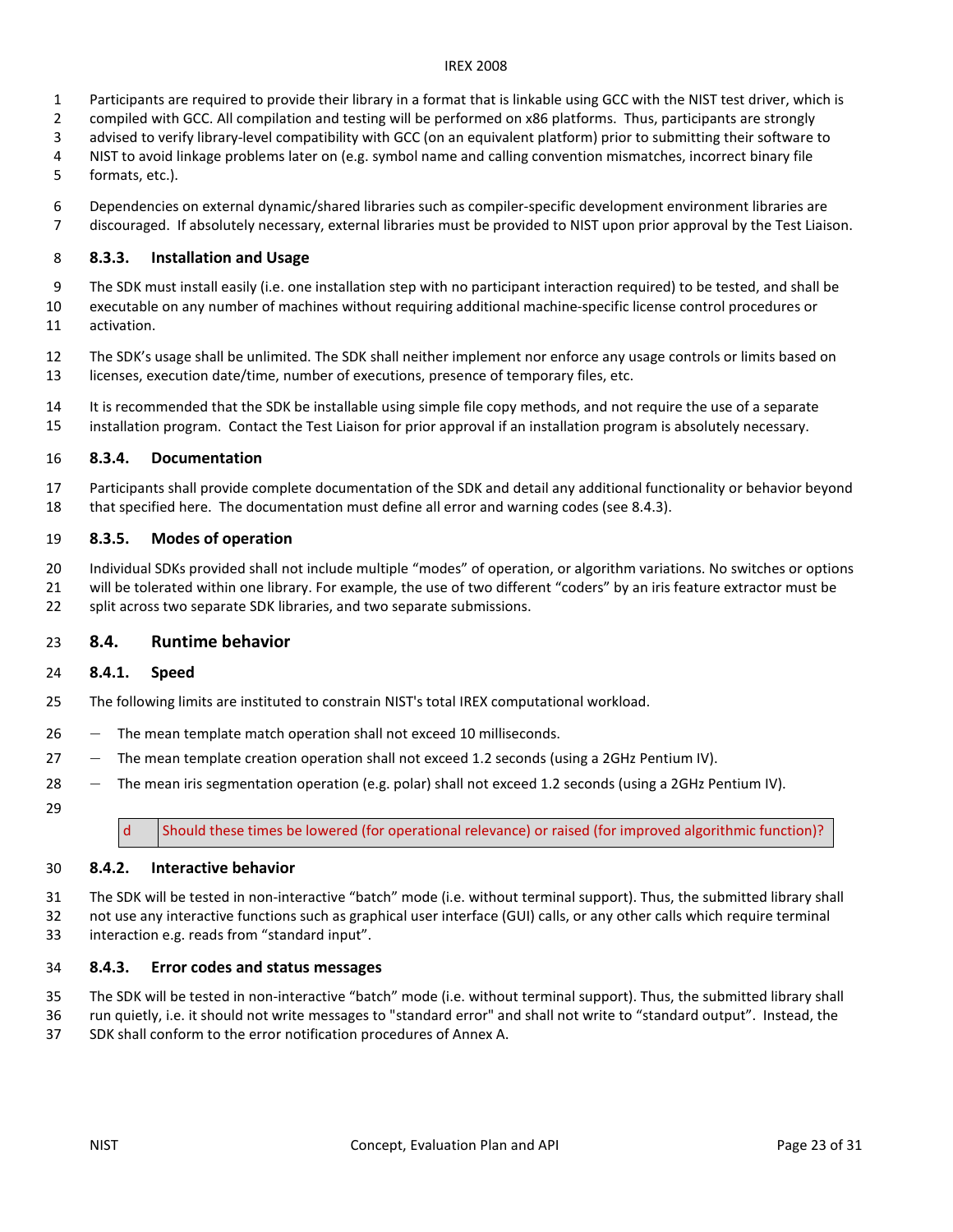### 1 8.4.4. External communication

- 2 Processes running on NIST hosts shall not side-effect the runtime environment in any manner, except for memory
- 3 allocation and release. Implementations shall not write any data to external resource (e.g. server, file, connection, or
- 4 other process), nor read from such. If detected, NIST will cease evaluation, inform the provider and document evidence of
- 5 such in published reports.

## 6 8.4.5. Stateful behavior

- 7 All components in this test shall be stateless. This applies to segmentation, feature extraction and matching. Thus the all
- 8 functions should give identical output, for a given input, independent of the runtime history. NIST will institute
- 9 appropriate tests to detect stateful behavior. If detected, NIST will
- 10 cease evaluation of all implementations from the supplier,
- 11 inform the supplier, and
- 12 publicly report the behavior, with attribution and documentary evidence.

# 13 9. NIST conversion of Rectilinear to Polar Coordinates

 $\overline{O}$  supplier to return the parameters of the transform with which NIST would then execute it.? Rather than have suppliers execute the conversion of rectilinear to polar format, should NIST instead require the

NIST's transformation code would include neither boundary detection nor segmentation code.

# 14 10. References

| AN27         | NIST Special Publication 500-271: American National Standard for Information Systems - Data Format for the<br>Interchange of Fingerprint, Facial, & Other Biometric Information - Part 1. (ANSI/NIST ITL 1-2007). Approved April<br>20, 2007.                                                                                                                                                                                                                      |
|--------------|--------------------------------------------------------------------------------------------------------------------------------------------------------------------------------------------------------------------------------------------------------------------------------------------------------------------------------------------------------------------------------------------------------------------------------------------------------------------|
| <b>DHS</b>   | J. Mayer-Splain for DHS, DHS Technical Contribution in Support of Retaining the Iris Polar Image Format. August<br>31, 2007. This document is a password protected contribution toward the US position on the revision of 19794-<br>6:2005. http://www.incits.org/tc_home/m1htm/2007xdocs/m1070456.pdf                                                                                                                                                             |
| 1379         | American National Standard for Information Technology – <i>iris Image Format for Data Interchange</i> , ANSI/INCITS<br>379-2004, http://www.incits.org                                                                                                                                                                                                                                                                                                             |
| <b>MINEX</b> | P. Grother et al., Performance and Interoperability of the INCITS 378 Template, NIST IR 7296<br>http://fingerprint.nist.gov/IREX04/IREX report.pdf                                                                                                                                                                                                                                                                                                                 |
| MOC          | P. Grother and W. Salamon, MINEX II - An Assessment of ISO/IEC 7816 Card-Based Match-on-Card Capabilities<br>http://fingerprint.nist.gov/minex/minexII/NIST MOC ISO CC interop test plan 1102.pdf                                                                                                                                                                                                                                                                  |
| N2059        | JTC001-SC37-N-2059 - German National Body contribution on the revision project on Iris Image Data standard<br>ISO/IEC 19794-6. April 20, 2007                                                                                                                                                                                                                                                                                                                      |
| N2124        | JTC001-SC37-N-2124 - UK Contribution on a defect in ISO/IEC 19794-6 polar iris image format. May 29, 2007                                                                                                                                                                                                                                                                                                                                                          |
| CAM07        | JTC001-SC37-N-2125 - UK Contribution on the effect of severe image compression on iris recognition<br>performance. May 29, 2007. This document was submitted as a UK contribution to SC 37 Working Group 3. It is<br>available as:<br>John Daugman and Cathryn Downing, Effect of severe image compression, on iris recognition performance.<br>Technical Report No. 685, University of Cambridge, Computer Laboratory, UCAM-CL-TR-685, ISSN 1476-2986,<br>May 07. |
| N2226        | JTC001-SC37-N-2226 - Base document for revision of ISO/IEC 19794-6, Information technology: Biometric data<br>interchange formats – Part 6: Iris image data                                                                                                                                                                                                                                                                                                        |
| <b>NIST</b>  | P. Grother, NIST comments toward US position on N2226, revision of ISO/IEC 19794-6, September 7, 2007<br>http://www.incits.org/tc_home/m1htm/2007xdocs/m1070488.pdf                                                                                                                                                                                                                                                                                                |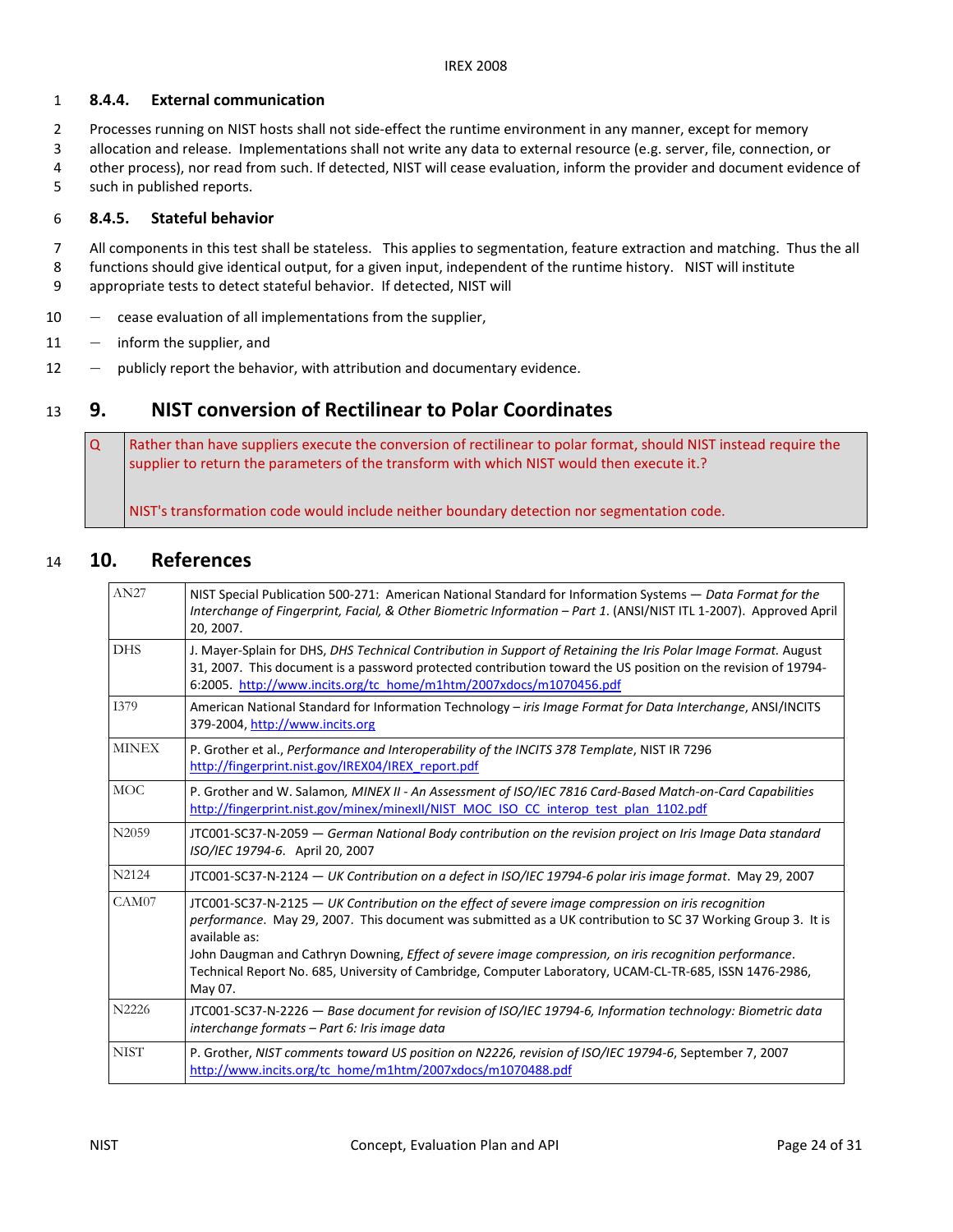| <b>UNSEG</b>      | D. Kim, Introducing the Unsegmented Polar Format, posted as m1070606 and m1070606rev to the M1 document<br>register: http://m1.incits.org/m1htm/2007docs/m1docreg_2007.htm. These documents are password protected<br>US contributions to the January 2008, SC37/WG3 meeting in Tel Aviv. Substantially the same information was<br>presented to the Second NIST Quality Workshop on November 8, 2007 and is linked here:<br>http://www.itl.nist.gov/iad/894.03/quality/workshop07/presentations.html as<br>http://www.itl.nist.gov/iad/894.03/quality/workshop07/proc/Kim Introducing Unsegmented Polar Data Format for NIST Presentation 20071106 forPrinting.pdf |
|-------------------|---------------------------------------------------------------------------------------------------------------------------------------------------------------------------------------------------------------------------------------------------------------------------------------------------------------------------------------------------------------------------------------------------------------------------------------------------------------------------------------------------------------------------------------------------------------------------------------------------------------------------------------------------------------------|
| LG                | S. Shah, Comment on Iris Boundary Determination (Polar Representation) and Polar Format, September 7, 2007.<br>This document is a password protected US contribution to the January 2008, SC37/WG3 meeting in Tel Aviv.<br>http://www.incits.org/tc_home/m1htm/2007xdocs/m1070486.pdf                                                                                                                                                                                                                                                                                                                                                                               |
| STD <sub>05</sub> | ISO/IEC 19794-6:2005 - Information technology - Biometric data interchange formats - Part 6: Iris image data<br>The standard was published in 2005, and can be purchased from ANSI at http://webstore.ansi.org/ or ISO.                                                                                                                                                                                                                                                                                                                                                                                                                                             |
| <b>PROC</b>       | Hugo Proença and Luís A. Alexandre, Iris Recognition: An Analysis of the Aliasing Problem in the Iris Normalization<br>Stage                                                                                                                                                                                                                                                                                                                                                                                                                                                                                                                                        |
| BATH07            | Soumyadip Rakshit and Donald M. Monro, An Evaluation of Image Sampling and Compression for Human Iris<br>Recognition, IEEE Transactions On Information Forensics And Security, Vol. 2, No. 3, September 2007                                                                                                                                                                                                                                                                                                                                                                                                                                                        |
| USNA              | Robert W. Ives, Bradford L. Bonney, and Delores M. Etter, Effect of Image Compression on Iris Recognition, IMTC<br>2005 - Instrumentation and Measurement Technology Conference, Ottawa, Canada, 17-19 May, 2005.                                                                                                                                                                                                                                                                                                                                                                                                                                                   |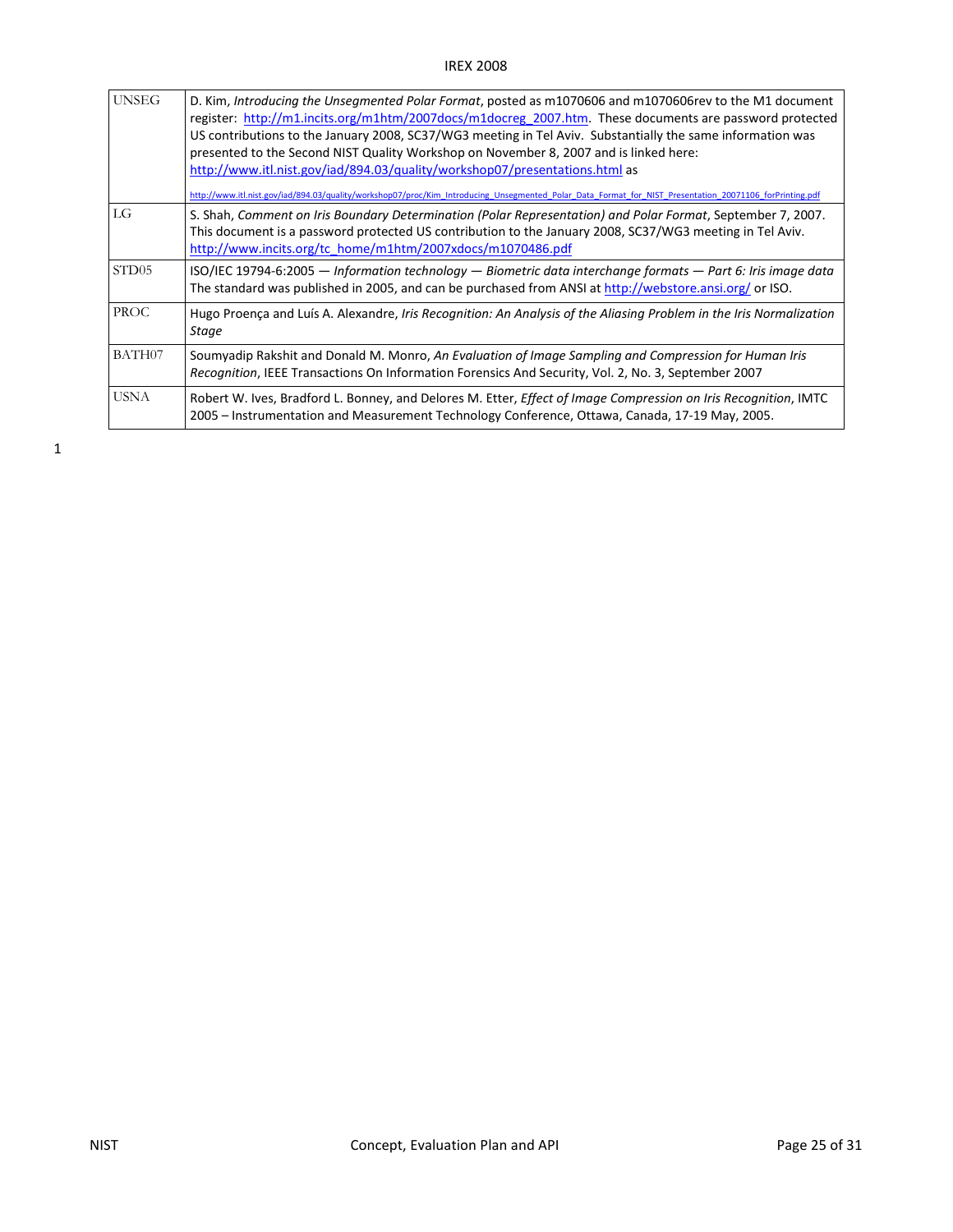| <b>IREX 2008</b> |  |
|------------------|--|
|------------------|--|

# **1 Annex A**  2 **Error Codes and Handling**

- 3 Each participant shall provide their SDK with text documentation of all (non-zero) error or warning return codes (see 4 section 8.3.4, Documentation).
- 5 The application should include error/exception handling so that in the case of a fatal error, the return code is still 6 provided to the calling application.
- 7 At minimum the bit masked return codes of Table 21 shall be set and returned.
- 

#### 8 Table 21 – IREX API return codes

| Return code | Explanation                                                  |  |
|-------------|--------------------------------------------------------------|--|
| 0           | <b>Success</b>                                               |  |
|             | Image size not supported                                     |  |
| 2           | Failed to find iris                                          |  |
| 4           | Failed to find pupil center                                  |  |
| 8           | Failed to find iris center                                   |  |
| 16          | Failed to match templates                                    |  |
| 32          | Failed to match templates – unable to parse probe template   |  |
| 64          | Failed to match templates – unable to parse gallery template |  |
| >128        | Supplier defined error codes in here.                        |  |
|             |                                                              |  |

9 All messages which convey errors, warnings or other information shall be suppressed.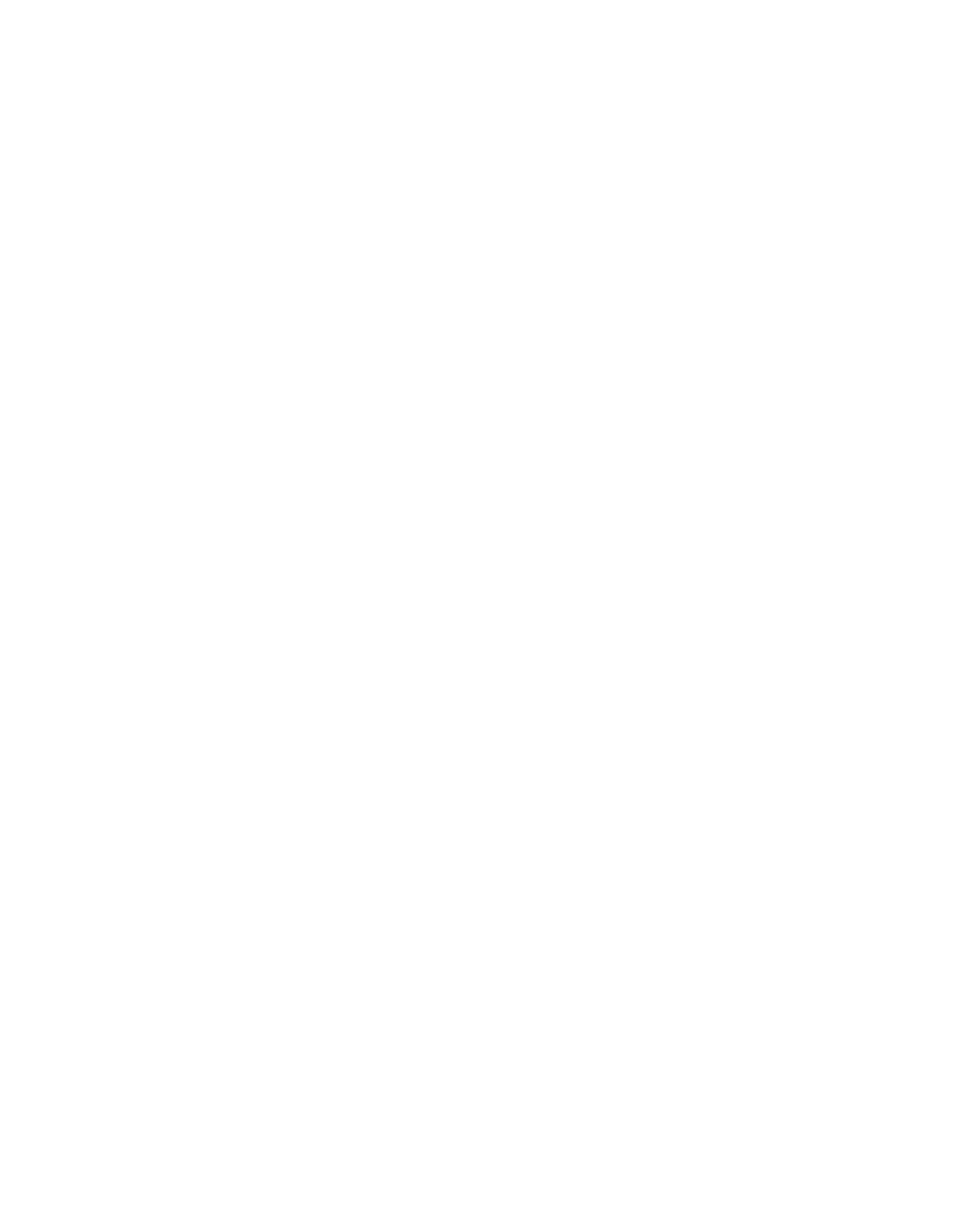#### **B.6** 1 **B.6 Access to IREX test data**

- 2 The IREX Test Datasets are protected under the Privacy Act (5 U.S.C. 552a), and will be treated as Sensitive but 3 Unclassified and/or Law Enforcement Sensitive.
- 4 IREX Participants shall have no access to IREX Test Data, either before, during or after the test.

#### **B.7 Reporting of results**  5

## 6 **B.7.1 Reports**

 7 The Government will combine appropriate results into one or more IREX Reports. Together these will contain, at a 8 minimum, descriptive information concerning IREX, descriptions of each experiment, and aggregate test results. NIST will 9 include

- ― DET performance metrics as the primary indicators of one-to-one verification accuracy, 10
- 11 ISO/IEC 19795-4 interoperability matrices as the primary measures of interoperability, and
- 12 enrollment and verification timing statistics.
- 13 NIST may compute and report other aggregate statistics.
- 14 NIST intends to release Phase 1 results to the participant only.
- NIST intends to publish Phase 2 results in one or more NIST Interagency Reports. 15
- 16 The Phase 2 reports will:
- 17 contain the names of Phase 1 participants,
- 18 ― not contain the results from Phase 1 participants' implementations,
- 19 contain the names of Phase 2 participants, and
- ― contain the results of all Phase 2 participants' implementations which will associated with the participants names. 20

## 21 **B.7.2 Pre-publication review**

22 Participants will have an opportunity to review and comment on the reports. Participants' comments will be either

 23 incorporated into the main body of the report (if it is decided NIST reported in error) or published as an addendum. 24 Comments will be attributed to the participant.

#### **B.7.3 Citation of the report**  25

- 26 After the release of the Phase II Final Report, Participants may decide to use the results for their own purposes. Such
- 27 results shall be accompanied by the following phrase: "Results shown from the Iris Exchange Test (IREX) do not constitute 28 endorsement of any particular system by the U. S. Government." Such results shall also be accompanied by the URL of 29 the IREX Report on the IREX website,<http://iris.nist.gov/irex>.

#### **B.7.4 Rights and ownership of the data**  30

- 31 Any data generated, deduced, measured or otherwise obtained during IREX (excepting the submitted SDK itself), as well
- 32 as any documentation required by the Government from the participants, becomes the property of the Government. 33 Participants will not possess a proprietary interest in the data and/or submitted documentation.

#### **B.8** 34 **B.8 Return of the supplied materials**

#### **B.8.1 Returning software to vendors**  35

36 NIST will not return any supplied software, documentation, or other material to vendors.